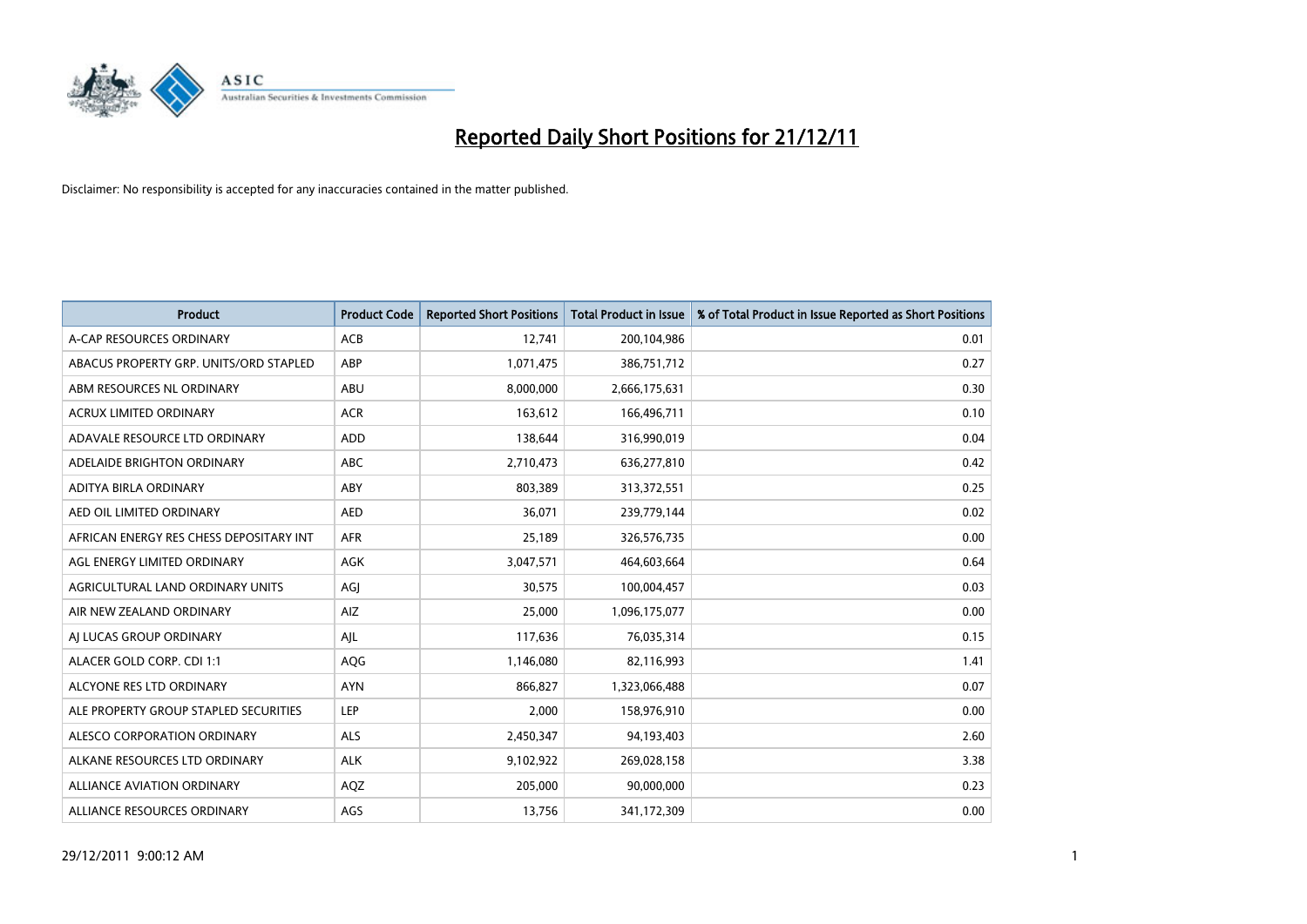

| <b>Product</b>                         | <b>Product Code</b> | <b>Reported Short Positions</b> | <b>Total Product in Issue</b> | % of Total Product in Issue Reported as Short Positions |
|----------------------------------------|---------------------|---------------------------------|-------------------------------|---------------------------------------------------------|
| ALLIED GOLD MIN PLC CDI 1:1            | <b>ALD</b>          | 74,329                          | 73,165,755                    | 0.10                                                    |
| ALLIED HEALTH LTD ORDINARY             | AHZ                 | 134,528                         | 656,382,383                   | 0.02                                                    |
| ALTONA MINING LTD ORDINARY             | <b>AOH</b>          | 906,859                         | 518,687,704                   | 0.18                                                    |
| ALUMINA LIMITED ORDINARY               | <b>AWC</b>          | 34,375,994                      | 2,440,196,187                 | 1.40                                                    |
| AMADEUS ENERGY ORDINARY                | AMU                 | 454,000                         | 274,786,018                   | 0.17                                                    |
| AMALGAMATED HOLDINGS ORDINARY          | <b>AHD</b>          | 21,221                          | 157,533,146                   | 0.01                                                    |
| AMCOR LIMITED ORDINARY                 | <b>AMC</b>          | 4,467,970                       | 1,213,746,007                 | 0.36                                                    |
| AMP LIMITED ORDINARY                   | AMP                 | 8,081,751                       | 2,854,672,784                 | 0.28                                                    |
| AMPELLA MINING ORDINARY                | <b>AMX</b>          | 700,709                         | 205,985,108                   | 0.35                                                    |
| ANGLOGOLD ASHANTI CDI 5:1              | AGG                 | 1,000                           | 89,207,765                    | 0.00                                                    |
| ANSELL LIMITED ORDINARY                | <b>ANN</b>          | 2,876,602                       | 130,656,668                   | 2.20                                                    |
| ANTARES ENERGY LTD ORDINARY            | <b>AZZ</b>          | 166,656                         | 262,924,559                   | 0.06                                                    |
| ANZ BANKING GRP LTD ORDINARY           | ANZ                 | 15,613,708                      | 2,634,777,566                 | 0.56                                                    |
| APA GROUP STAPLED SECURITIES           | <b>APA</b>          | 9,543,572                       | 639,334,625                   | 1.50                                                    |
| APEX MINERALS NL ORDINARY              | <b>AXM</b>          | 885,146                         | 5,550,243,713                 | 0.02                                                    |
| APN EUROPEAN RETAIL UNITS STAPLED SEC. | AEZ                 | 11,832                          | 544,910,660                   | 0.00                                                    |
| APN NEWS & MEDIA ORDINARY              | <b>APN</b>          | 24,829,871                      | 630,211,415                   | 3.93                                                    |
| AQUARIUS PLATINUM. ORDINARY            | <b>AQP</b>          | 2,237,911                       | 470,312,578                   | 0.45                                                    |
| AQUILA RESOURCES BONUS DEFERRED        | <b>AQABB</b>        | 263,598                         | 37,436,849                    | 0.68                                                    |
| AOUILA RESOURCES ORDINARY              | <b>AQA</b>          | 6,126,893                       | 374.368.499                   | 1.60                                                    |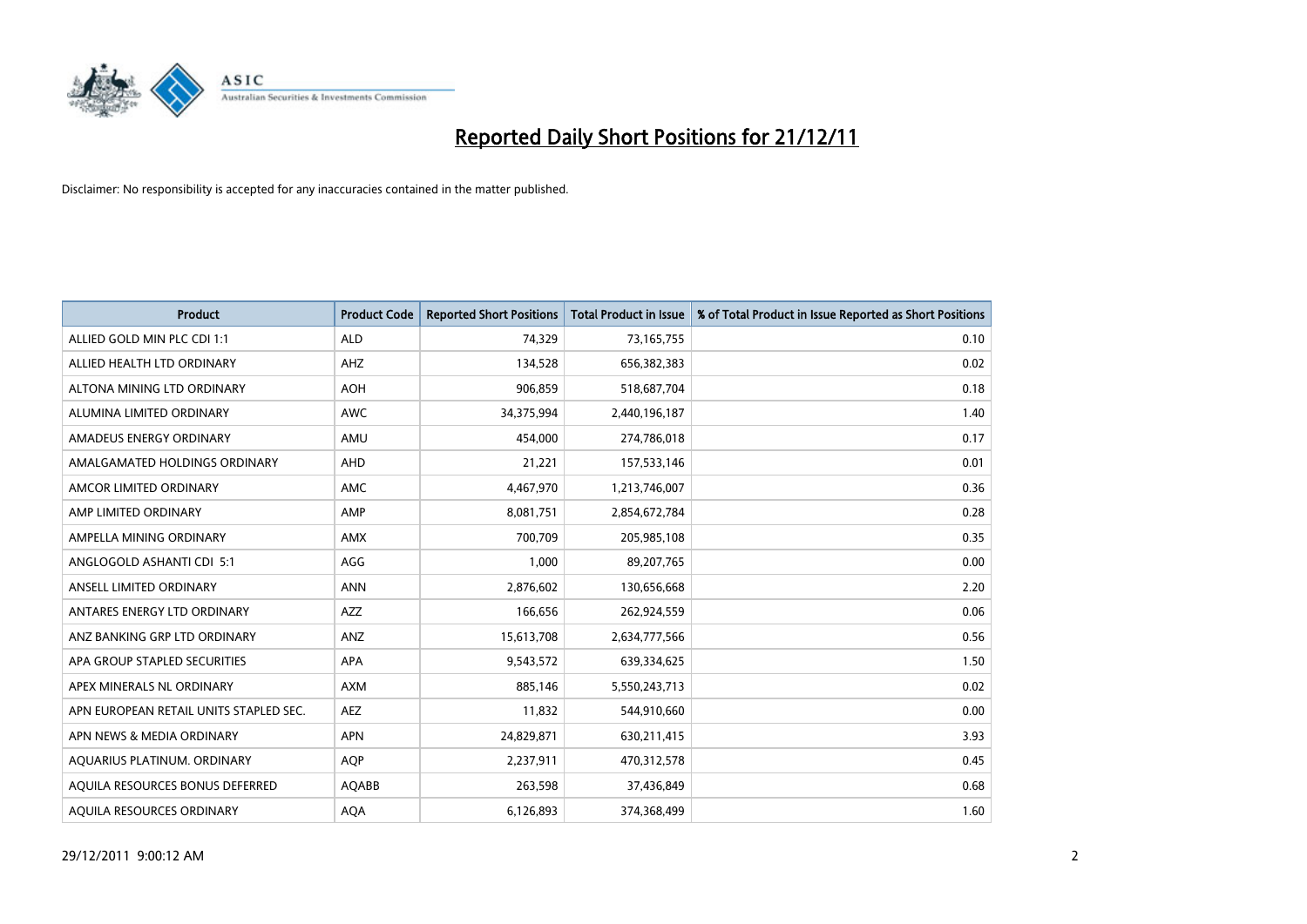

| <b>Product</b>                          | <b>Product Code</b> | <b>Reported Short Positions</b> | <b>Total Product in Issue</b> | % of Total Product in Issue Reported as Short Positions |
|-----------------------------------------|---------------------|---------------------------------|-------------------------------|---------------------------------------------------------|
| ARAFURA RESOURCE LTD ORDINARY           | <b>ARU</b>          | 11,994,327                      | 367,980,342                   | 3.24                                                    |
| ARB CORPORATION ORDINARY                | <b>ARP</b>          | 14,551                          | 72,481,302                    | 0.01                                                    |
| ARDENT LEISURE GROUP STAPLED SECURITIES | AAD                 | 462,128                         | 324,236,390                   | 0.13                                                    |
| ARISTOCRAT LEISURE ORDINARY             | ALL                 | 23,196,472                      | 543,181,024                   | 4.29                                                    |
| ASCIANO LIMITED ORDINARY                | <b>AIO</b>          | 4,164,034                       | 975,385,664                   | 0.40                                                    |
| ASG GROUP LIMITED ORDINARY              | <b>ASZ</b>          | 171,613                         | 171,456,889                   | 0.10                                                    |
| ASPEN GROUP ORD/UNITS STAPLED           | <b>APZ</b>          | 1,006,667                       | 591,084,183                   | 0.17                                                    |
| ASPIRE MINING LTD ORDINARY              | <b>AKM</b>          | 559,879                         | 620,594,556                   | 0.09                                                    |
| <b>ASTON RES LTD ORDINARY</b>           | <b>AZT</b>          | 244,859                         | 204,668,861                   | 0.12                                                    |
| ASTRO JAP PROP GROUP STAPLED SECURITIES | AIA                 | 22,295                          | 58,445,002                    | 0.03                                                    |
| ASX LIMITED ORDINARY                    | ASX                 | 2,155,475                       | 175,136,729                   | 1.23                                                    |
| ATLAS IRON LIMITED ORDINARY             | AGO                 | 17,478,121                      | 894,684,560                   | 1.93                                                    |
| AURORA OIL & GAS ORDINARY               | <b>AUT</b>          | 11,354,939                      | 411,655,343                   | 2.74                                                    |
| AUSDRILL LIMITED ORDINARY               | ASL                 | 83,940                          | 303,188,155                   | 0.02                                                    |
| AUSENCO LIMITED ORDINARY                | <b>AAX</b>          | 1,406,778                       | 123,258,843                   | 1.14                                                    |
| AUSTAL LIMITED ORDINARY                 | ASB                 | 260,669                         | 188,069,638                   | 0.14                                                    |
| AUSTAR UNITED ORDINARY                  | <b>AUN</b>          | 12,450,855                      | 1,271,505,737                 | 0.97                                                    |
| AUSTBROKERS HOLDINGS ORDINARY           | <b>AUB</b>          | 2                               | 55,545,576                    | 0.00                                                    |
| AUSTIN ENGINEERING ORDINARY             | <b>ANG</b>          | 50,805                          | 72,314,403                    | 0.06                                                    |
| <b>AUSTRALAND ASSETS ASSETS</b>         | AAZPB               | 1,168                           | 2,750,000                     | 0.04                                                    |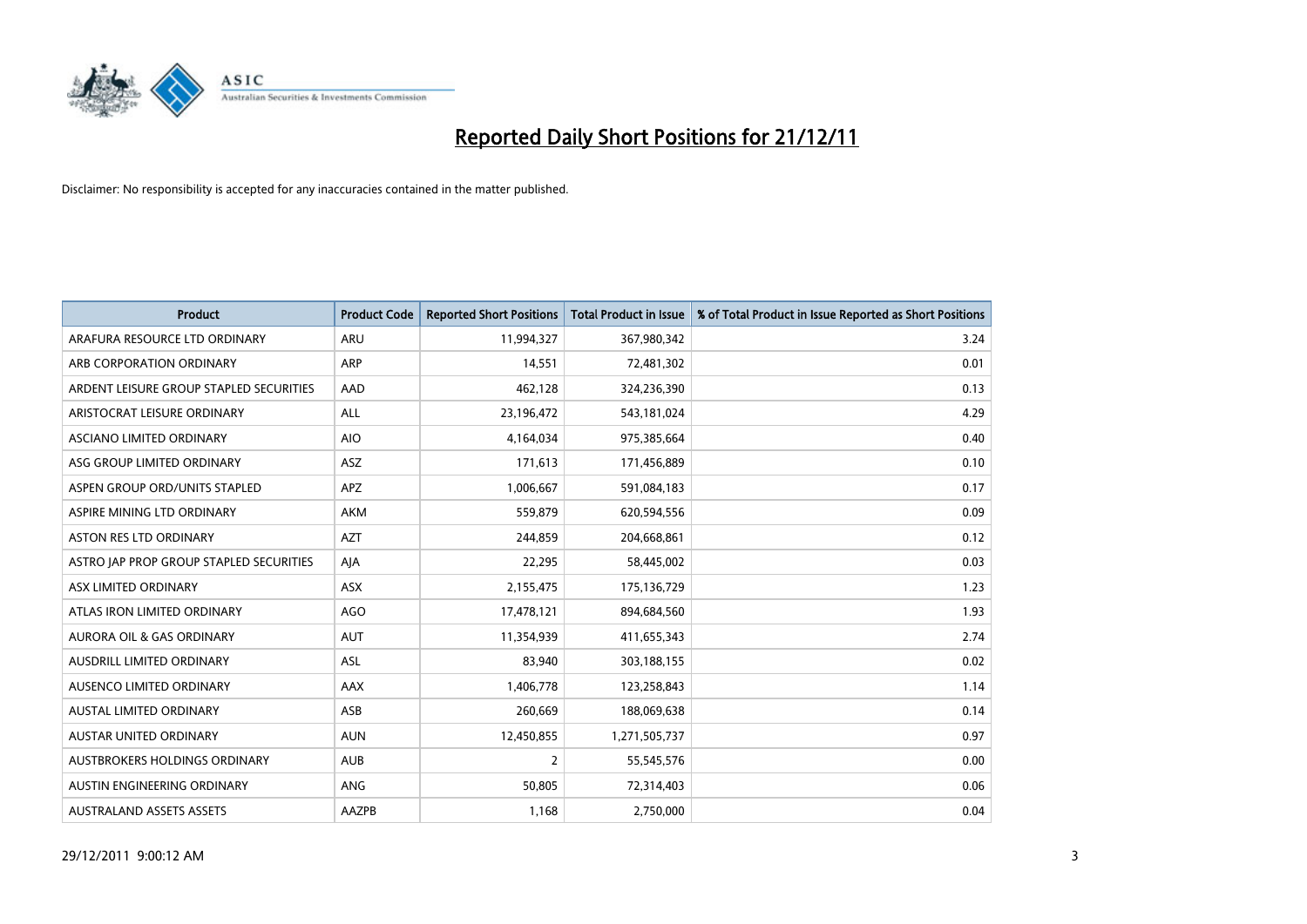

| <b>Product</b>                       | <b>Product Code</b> | <b>Reported Short Positions</b> | <b>Total Product in Issue</b> | % of Total Product in Issue Reported as Short Positions |
|--------------------------------------|---------------------|---------------------------------|-------------------------------|---------------------------------------------------------|
| AUSTRALAND PROPERTY STAPLED SECURITY | <b>ALZ</b>          | 586,259                         | 576,846,597                   | 0.10                                                    |
| AUSTRALIAN AGRICULT. ORDINARY        | AAC                 | 930,594                         | 312,892,824                   | 0.28                                                    |
| <b>AUSTRALIAN EDUCATION UNITS</b>    | <b>AEU</b>          | 625,000                         | 175,465,397                   | 0.36                                                    |
| AUSTRALIAN INFRASTR. UNITS/ORDINARY  | <b>AIX</b>          | 11,113,111                      | 620,733,944                   | 1.78                                                    |
| AUSTRALIAN MINES LTD ORDINARY        | <b>AUZ</b>          | 1,400,000                       | 636,910,317                   | 0.22                                                    |
| AUSTRALIAN PHARM, ORDINARY           | API                 | 695,790                         | 488,115,883                   | 0.14                                                    |
| AUTOMOTIVE HOLDINGS ORDINARY         | <b>AHE</b>          | 15,684                          | 260,579,682                   | 0.00                                                    |
| AVEXA LIMITED ORDINARY               | <b>AVX</b>          | 243,657                         | 847,688,779                   | 0.03                                                    |
| AWE LIMITED ORDINARY                 | <b>AWE</b>          | 2,028,496                       | 521,871,941                   | 0.38                                                    |
| AZUMAH RESOURCES ORDINARY            | <b>AZM</b>          | 301,424                         | 282,020,356                   | 0.11                                                    |
| BANDANNA ENERGY ORDINARY             | <b>BND</b>          | 1,702,359                       | 528,481,199                   | 0.31                                                    |
| BANK OF QUEENSLAND. ORDINARY         | <b>BOQ</b>          | 11,169,411                      | 225,369,547                   | 4.95                                                    |
| <b>BANNERMAN RESOURCES ORDINARY</b>  | <b>BMN</b>          | 1,495,087                       | 234,435,934                   | 0.64                                                    |
| <b>BASE RES LIMITED ORDINARY</b>     | <b>BSE</b>          | 1,272,218                       | 460,440,029                   | 0.28                                                    |
| <b>BATHURST RESOURCES ORDINARY</b>   | <b>BTU</b>          | 12,490,193                      | 689,447,997                   | 1.82                                                    |
| BAUXITE RESOURCE LTD ORDINARY        | <b>BAU</b>          | 14,000                          | 235,379,896                   | 0.01                                                    |
| <b>BC IRON LIMITED ORDINARY</b>      | <b>BCI</b>          | 383,659                         | 95,311,000                    | 0.41                                                    |
| BEACH ENERGY LIMITED ORDINARY        | <b>BPT</b>          | 6,300,047                       | 1,107,635,932                 | 0.57                                                    |
| BEADELL RESOURCE LTD ORDINARY        | <b>BDR</b>          | 5,202,790                       | 657,906,946                   | 0.79                                                    |
| BENDIGO AND ADELAIDE ORDINARY        | <b>BEN</b>          | 7,056,231                       | 365,831,662                   | 1.92                                                    |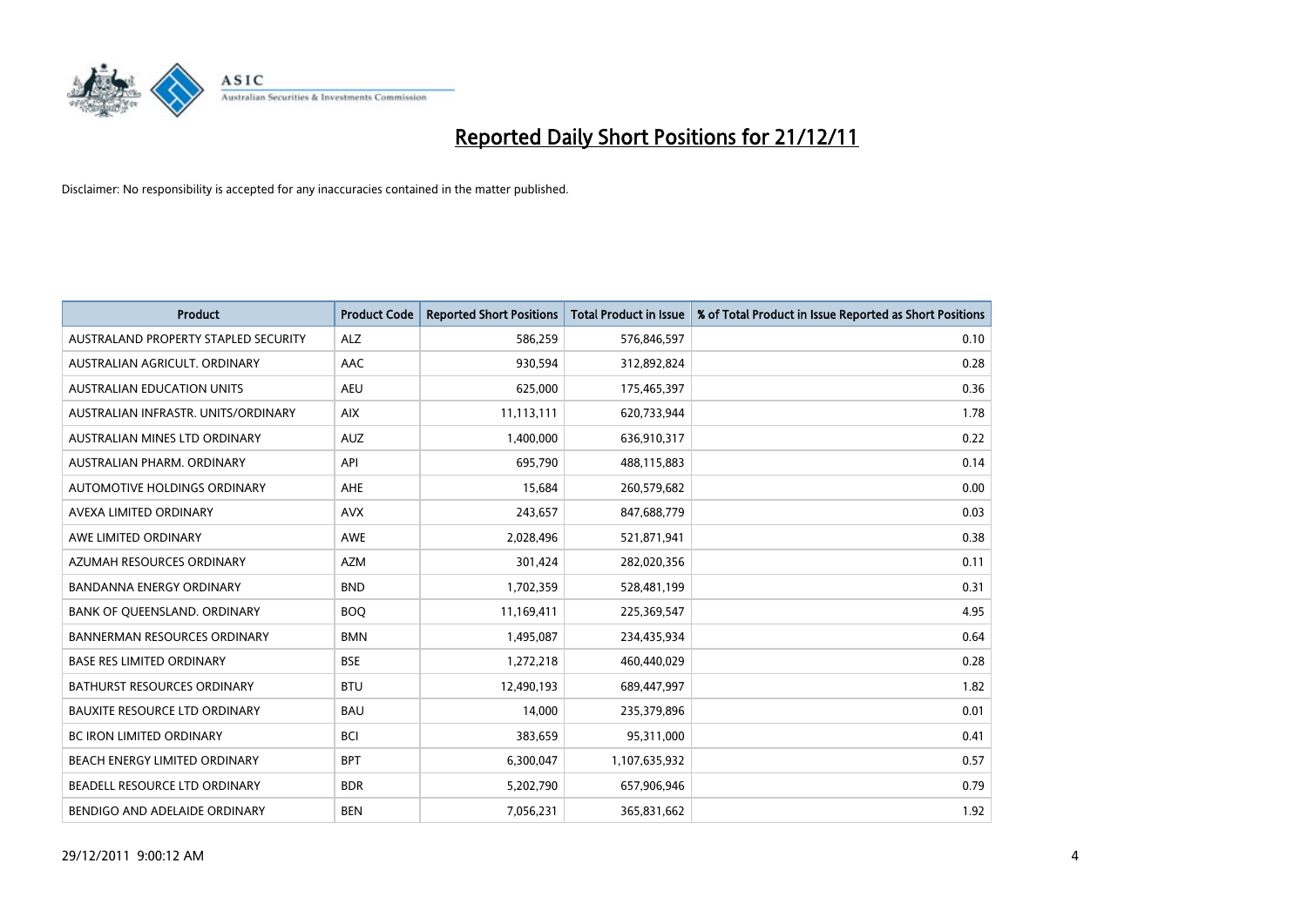

| <b>Product</b>                       | <b>Product Code</b> | <b>Reported Short Positions</b> | <b>Total Product in Issue</b> | % of Total Product in Issue Reported as Short Positions |
|--------------------------------------|---------------------|---------------------------------|-------------------------------|---------------------------------------------------------|
| BERKELEY RESOURCES ORDINARY          | <b>BKY</b>          | 359,963                         | 174,298,273                   | 0.21                                                    |
| BETASHARES ASX RES ETF UNITS         | <b>ORE</b>          | 88,220                          | 4,219,665                     | 2.09                                                    |
| <b>BHP BILLITON LIMITED ORDINARY</b> | <b>BHP</b>          | 28,893,178                      | 3,211,691,105                 | 0.89                                                    |
| <b>BILLABONG ORDINARY</b>            | <b>BBG</b>          | 27,300,857                      | 255,102,103                   | 10.69                                                   |
| <b>BIONOMICS LIMITED ORDINARY</b>    | <b>BNO</b>          | 4,393                           | 344,781,779                   | 0.00                                                    |
| <b>BIOTA HOLDINGS ORDINARY</b>       | <b>BTA</b>          | 1,506,263                       | 181,703,711                   | 0.83                                                    |
| <b>BISALLOY STEEL ORDINARY</b>       | <b>BIS</b>          | 84.480                          | 216,455,965                   | 0.04                                                    |
| BKI INVESTMENT LTD ORDINARY          | <b>BKI</b>          | 508                             | 425,549,573                   | 0.00                                                    |
| <b>BLACKTHORN RESOURCES ORDINARY</b> | <b>BTR</b>          | 35,848                          | 122,918,000                   | 0.03                                                    |
| <b>BLUESCOPE STEEL LTD ORDINARY</b>  | <b>BSL</b>          | 102,490,973                     | 2,700,192,934                 | 3.78                                                    |
| <b>BOART LONGYEAR ORDINARY</b>       | <b>BLY</b>          | 3,433,483                       | 461,163,412                   | 0.74                                                    |
| <b>BOOM LOGISTICS ORDINARY</b>       | <b>BOL</b>          | 337,999                         | 468,663,585                   | 0.07                                                    |
| BORAL LIMITED, ORDINARY              | <b>BLD</b>          | 29,600,276                      | 744,729,957                   | 3.95                                                    |
| BOTSWANA METALS LTD ORDINARY         | <b>BML</b>          | 7,000                           | 143,717,013                   | 0.00                                                    |
| <b>BOW ENERGY LIMITED ORDINARY</b>   | <b>BOW</b>          | 615,752                         | 361,926,672                   | 0.17                                                    |
| <b>BRADKEN LIMITED ORDINARY</b>      | <b>BKN</b>          | 2,343,313                       | 166,624,800                   | 1.40                                                    |
| <b>BRAMBLES LIMITED ORDINARY</b>     | <b>BXB</b>          | 12,550,504                      | 1,480,328,057                 | 0.82                                                    |
| BREVILLE GROUP LTD ORDINARY          | <b>BRG</b>          | 2,739                           | 130,095,322                   | 0.00                                                    |
| <b>BRICKWORKS LIMITED ORDINARY</b>   | <b>BKW</b>          | 60,291                          | 147,567,333                   | 0.04                                                    |
| <b>BROCKMAN RESOURCES ORDINARY</b>   | <b>BRM</b>          | 113,267                         | 144,803,151                   | 0.07                                                    |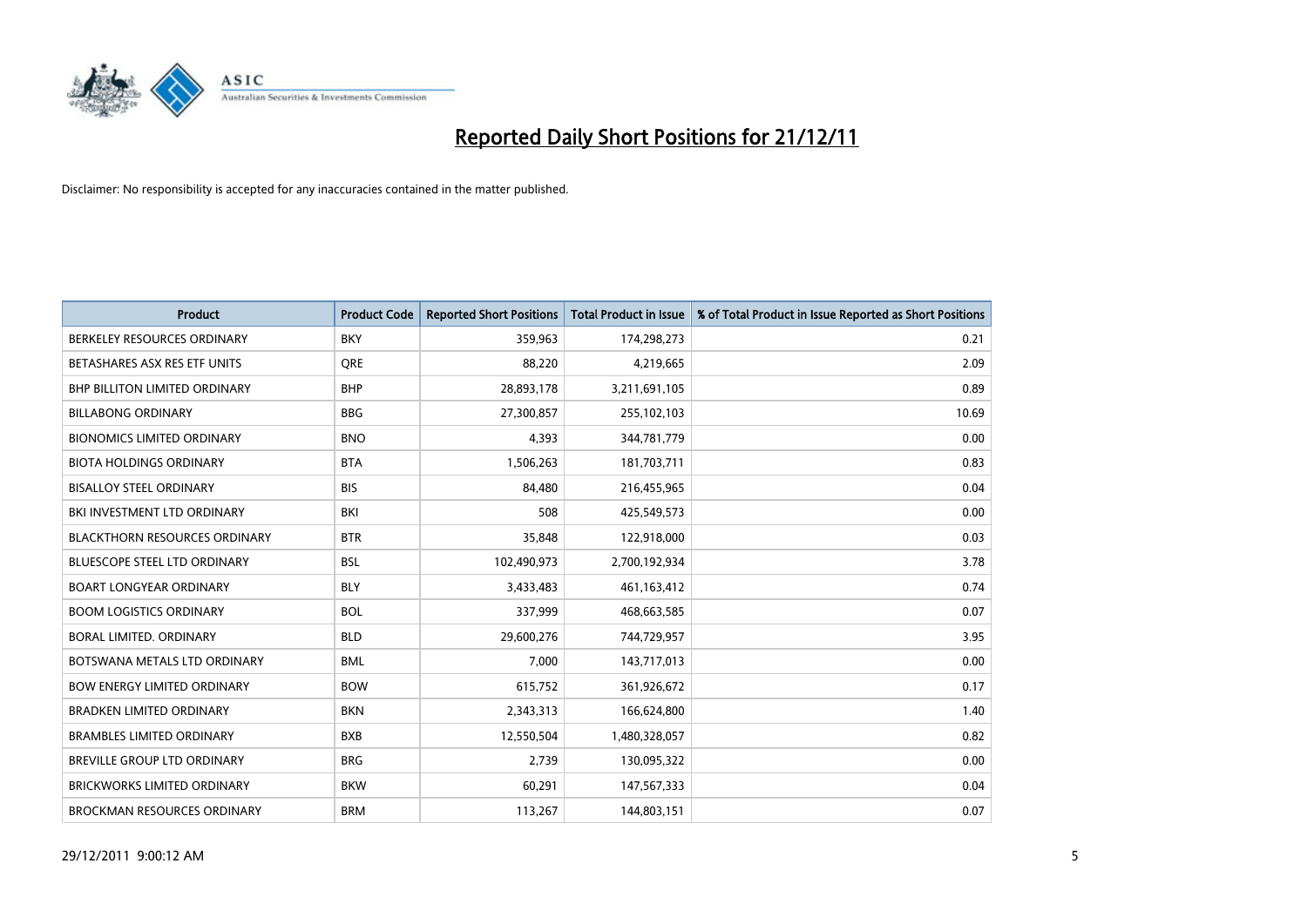

| <b>Product</b>                             | <b>Product Code</b> | <b>Reported Short Positions</b> | <b>Total Product in Issue</b> | % of Total Product in Issue Reported as Short Positions |
|--------------------------------------------|---------------------|---------------------------------|-------------------------------|---------------------------------------------------------|
| BT INVESTMENT MNGMNT ORDINARY              | <b>BTT</b>          | 1,128,959                       | 267,906,977                   | 0.42                                                    |
| <b>BURU ENERGY ORDINARY</b>                | <b>BRU</b>          | 5,956,087                       | 214,625,477                   | 2.77                                                    |
| <b>BWP TRUST ORDINARY UNITS</b>            | <b>BWP</b>          | 508,768                         | 520,012,793                   | 0.11                                                    |
| CABCHARGE AUSTRALIA ORDINARY               | CAB                 | 552,817                         | 120,437,014                   | 0.45                                                    |
| CALTEX AUSTRALIA ORDINARY                  | <b>CTX</b>          | 6,436,123                       | 270,000,000                   | 2.37                                                    |
| <b>CAMPBELL BROTHERS ORDINARY</b>          | CPB                 | 715,975                         | 67,503,411                    | 1.07                                                    |
| CAPE LAMBERT RES LTD ORDINARY              | <b>CFE</b>          | 790.641                         | 688,108,792                   | 0.11                                                    |
| CARABELLA RES LTD ORDINARY                 | <b>CLR</b>          | 30,886                          | 123,101,882                   | 0.02                                                    |
| <b>CARBON ENERGY ORDINARY</b>              | <b>CNX</b>          | 443,742                         | 768,126,960                   | 0.05                                                    |
| <b>CARDNO LIMITED ORDINARY</b>             | <b>CDD</b>          | 11,365                          | 112,883,692                   | 0.00                                                    |
| CARNARVON PETROLEUM ORDINARY               | <b>CVN</b>          | 1,740,340                       | 693,320,634                   | 0.25                                                    |
| <b>CARNEGIE WAVE ENERGY ORDINARY</b>       | <b>CWE</b>          | 83,000                          | 901,487,627                   | 0.01                                                    |
| <b>CARPATHIAN RESOURCES ORDINARY</b>       | <b>CPN</b>          | 75,000                          | 304,535,101                   | 0.02                                                    |
| CARPENTARIA EXP. LTD ORDINARY              | CAP                 | 9,777                           | 98,991,301                    | 0.01                                                    |
| CARSALES.COM LTD ORDINARY                  | <b>CRZ</b>          | 12,938,480                      | 233,114,223                   | 5.56                                                    |
| CASH CONVERTERS ORDINARY                   | CCV                 | 55,296                          | 379,761,025                   | 0.01                                                    |
| <b>CASPIAN OIL &amp; GAS ORDINARY</b>      | <b>CIG</b>          | 50,000                          | 1,331,500,513                 | 0.00                                                    |
| <b>CELLNET GROUP ORDINARY</b>              | <b>CLT</b>          | 1,342                           | 60,978,107                    | 0.00                                                    |
| CENTRAL PETROLEUM ORDINARY                 | <b>CTP</b>          | 11,455                          | 1,073,304,842                 | 0.00                                                    |
| <b>CENTRO PROPERTIES UNITS/ORD STAPLED</b> | <b>CNP</b>          | 2,537                           | 972,414,514                   | 0.00                                                    |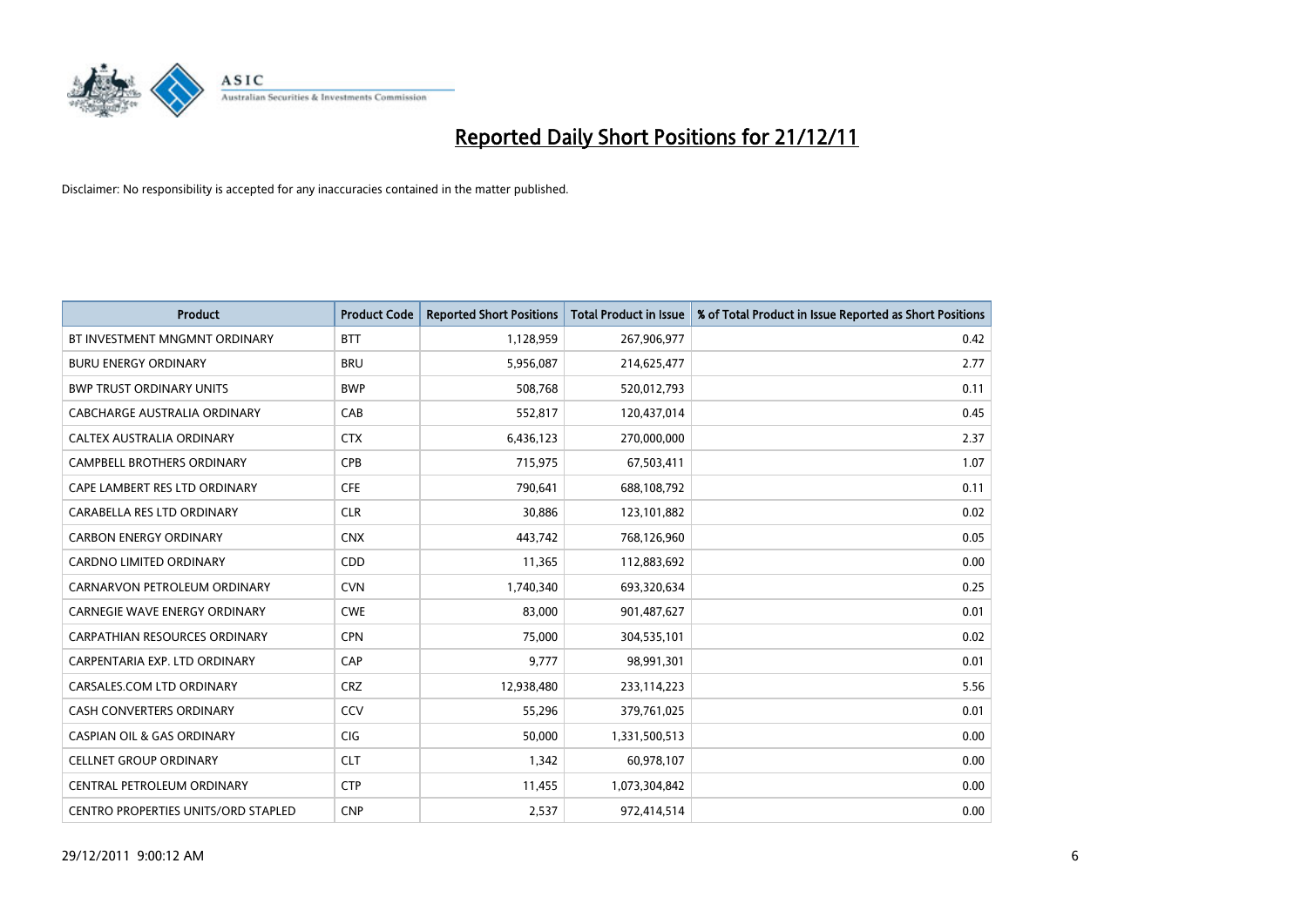

| <b>Product</b>                           | <b>Product Code</b> | <b>Reported Short Positions</b> | <b>Total Product in Issue</b> | % of Total Product in Issue Reported as Short Positions |
|------------------------------------------|---------------------|---------------------------------|-------------------------------|---------------------------------------------------------|
| CENTRO RETAIL AUST ORD/UNIT STAPLED SEC  | <b>CRF</b>          | 719,525                         | 1,340,723,189                 | 0.06                                                    |
| CENTRO RETAIL GROUP STAPLED SECURITIES   | <b>CER</b>          | 452,940                         | 2,286,399,424                 | 0.02                                                    |
| <b>CERAMIC FUEL CELLS ORDINARY</b>       | <b>CFU</b>          | 361,878                         | 1,366,298,863                 | 0.03                                                    |
| CFS RETAIL PROPERTY UNITS                | <b>CFX</b>          | 107,242,567                     | 2,839,591,911                 | 3.78                                                    |
| CGA MINING LIMITED ORDINARY              | <b>CGX</b>          | 14,230                          | 333,475,726                   | 0.00                                                    |
| <b>CHALICE GOLD MINES ORDINARY</b>       | <b>CHN</b>          | 200                             | 250,030,886                   | 0.00                                                    |
| CHALLENGER DIV.PRO. STAPLED UNITS        | <b>CDI</b>          | 96,520                          | 883,903,667                   | 0.00                                                    |
| <b>CHALLENGER INFRAST, STAPLED UNITS</b> | <b>CIF</b>          | 45,571                          | 316,223,785                   | 0.01                                                    |
| CHALLENGER LIMITED ORDINARY              | <b>CGF</b>          | 6,907,320                       | 552,513,723                   | 1.24                                                    |
| CHANDLER MACLEOD LTD ORDINARY            | <b>CMG</b>          | 11,970                          | 466,466,720                   | 0.00                                                    |
| CHARTER HALL GROUP STAPLED US PROHIBIT.  | <b>CHC</b>          | 352,459                         | 308,040,283                   | 0.10                                                    |
| <b>CHARTER HALL OFFICE UNIT</b>          | CQ <sub>O</sub>     | 6,566,026                       | 493,319,730                   | 1.33                                                    |
| <b>CHARTER HALL RETAIL UNITS</b>         | <b>CQR</b>          | 1,936,412                       | 299,628,571                   | 0.65                                                    |
| <b>CHORUS LIMITED ORDINARY</b>           | <b>CNU</b>          | 1,462,172                       | 385,082,123                   | 0.37                                                    |
| CITIGOLD CORP LTD ORDINARY               | <b>CTO</b>          | 1,582,665                       | 1,105,078,301                 | 0.14                                                    |
| CLINUVEL PHARMACEUT. ORDINARY            | <b>CUV</b>          | 4,127                           | 30,844,206                    | 0.01                                                    |
| <b>CLOUGH LIMITED ORDINARY</b>           | <b>CLO</b>          | 129,427                         | 769,416,269                   | 0.02                                                    |
| COAL OF AFRICA LTD ORDINARY              | <b>CZA</b>          | 231,350                         | 662,284,573                   | 0.03                                                    |
| <b>COALSPUR MINES LTD ORDINARY</b>       | <b>CPL</b>          | 913,285                         | 579,768,744                   | 0.15                                                    |
| <b>COBAR CONSOLIDATED ORDINARY</b>       | CCU                 | 12,951                          | 205,783,037                   | 0.01                                                    |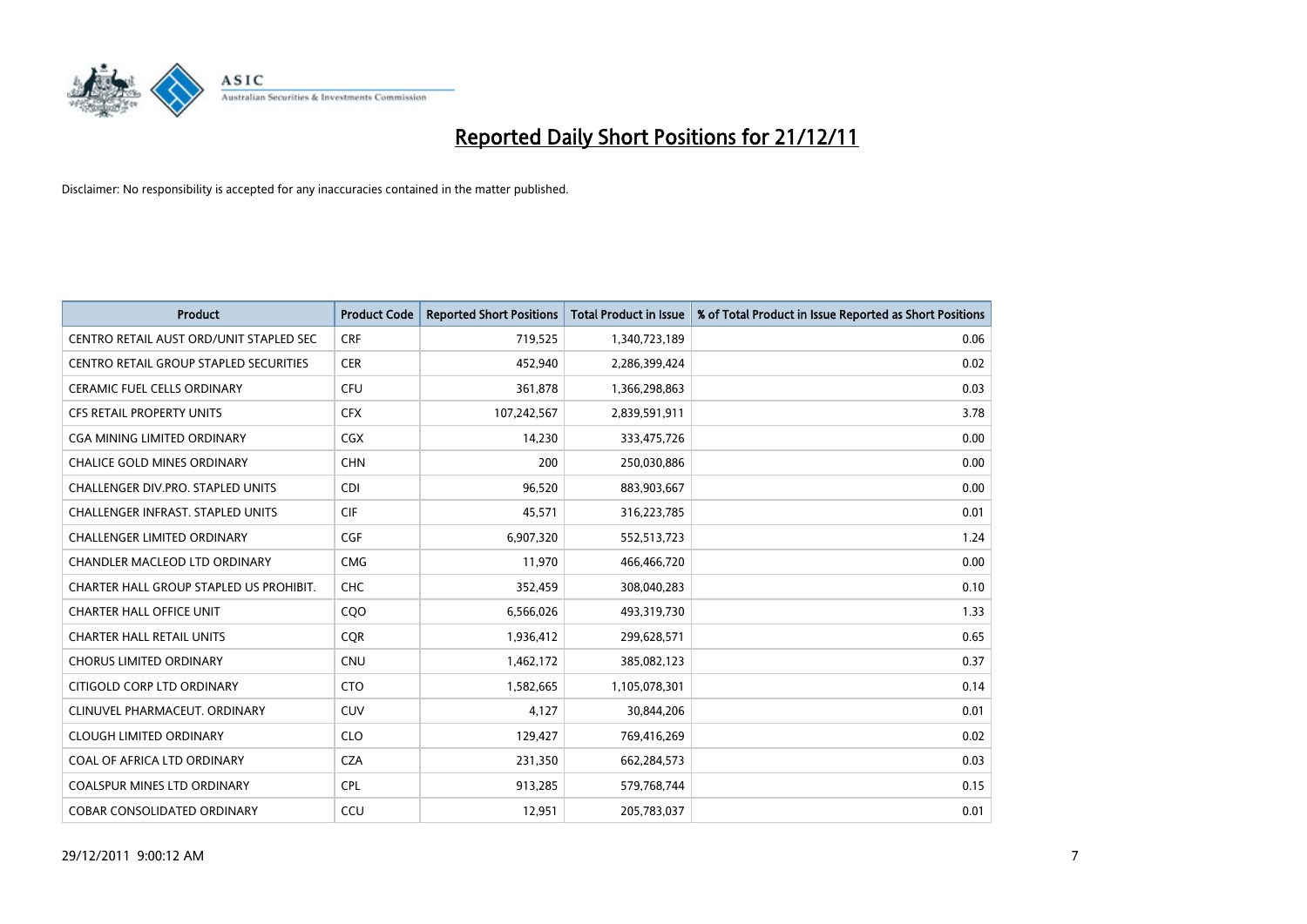

| <b>Product</b>                          | <b>Product Code</b> | <b>Reported Short Positions</b> | <b>Total Product in Issue</b> | % of Total Product in Issue Reported as Short Positions |
|-----------------------------------------|---------------------|---------------------------------|-------------------------------|---------------------------------------------------------|
| COCA-COLA AMATIL ORDINARY               | <b>CCL</b>          | 11,205,064                      | 759,567,552                   | 1.45                                                    |
| COCHLEAR LIMITED ORDINARY               | <b>COH</b>          | 3,674,133                       | 56,902,433                    | 6.46                                                    |
| <b>COCKATOO COAL ORDINARY</b>           | <b>COK</b>          | 7,332,814                       | 1,016,196,908                 | 0.72                                                    |
| COFFEY INTERNATIONAL ORDINARY           | <b>COF</b>          | 125,485                         | 239,260,027                   | 0.05                                                    |
| <b>COKAL LTD ORDINARY</b>               | <b>CKA</b>          | 412,146                         | 173,845,134                   | 0.24                                                    |
| COMMONWEALTH BANK, ORDINARY             | <b>CBA</b>          | 32,776,933                      | 1,581,280,593                 | 2.07                                                    |
| COMMONWEALTH PROP ORDINARY UNITS        | <b>CPA</b>          | 25,496,300                      | 2,458,123,552                 | 1.03                                                    |
| <b>COMPASS RESOURCES ORDINARY</b>       | <b>CMR</b>          | 115,000                         | 1,403,744,100                 | 0.00                                                    |
| COMPUTERSHARE LTD ORDINARY              | <b>CPU</b>          | 5,344,809                       | 555,664,059                   | 0.95                                                    |
| CONSOLIDATED MEDIA, ORDINARY            | <b>CMI</b>          | 1,534,798                       | 561,834,996                   | 0.27                                                    |
| CONTANGO MICROCAP ORDINARY              | <b>CTN</b>          | 7,500                           | 147,467,406                   | 0.01                                                    |
| CONTINENTAL COAL LTD ORDINARY           | CCC                 | 48,535                          | 399,224,054                   | 0.01                                                    |
| COOPER ENERGY LTD ORDINARY              | <b>COE</b>          | 1,858,594                       | 292,576,001                   | 0.64                                                    |
| <b>COPPER STRIKE LTD ORDINARY</b>       | <b>CSE</b>          | 714                             | 129,455,571                   | 0.00                                                    |
| <b>CORDLIFE LIMITED ORDINARY</b>        | CBB                 |                                 | 150,887,354                   | 0.00                                                    |
| CREDIT CORP GROUP ORDINARY              | <b>CCP</b>          | 22,750                          | 45,571,114                    | 0.05                                                    |
| <b>CROMWELL PROP STAPLED SECURITIES</b> | <b>CMW</b>          | 420,748                         | 968,904,031                   | 0.04                                                    |
| <b>CROWN LIMITED ORDINARY</b>           | <b>CWN</b>          | 2,095,760                       | 728,394,185                   | 0.28                                                    |
| <b>CSG LIMITED ORDINARY</b>             | <b>CSV</b>          | 538,762                         | 282,567,499                   | 0.19                                                    |
| <b>CSL LIMITED ORDINARY</b>             | <b>CSL</b>          | 5,956,307                       | 523,403,301                   | 1.15                                                    |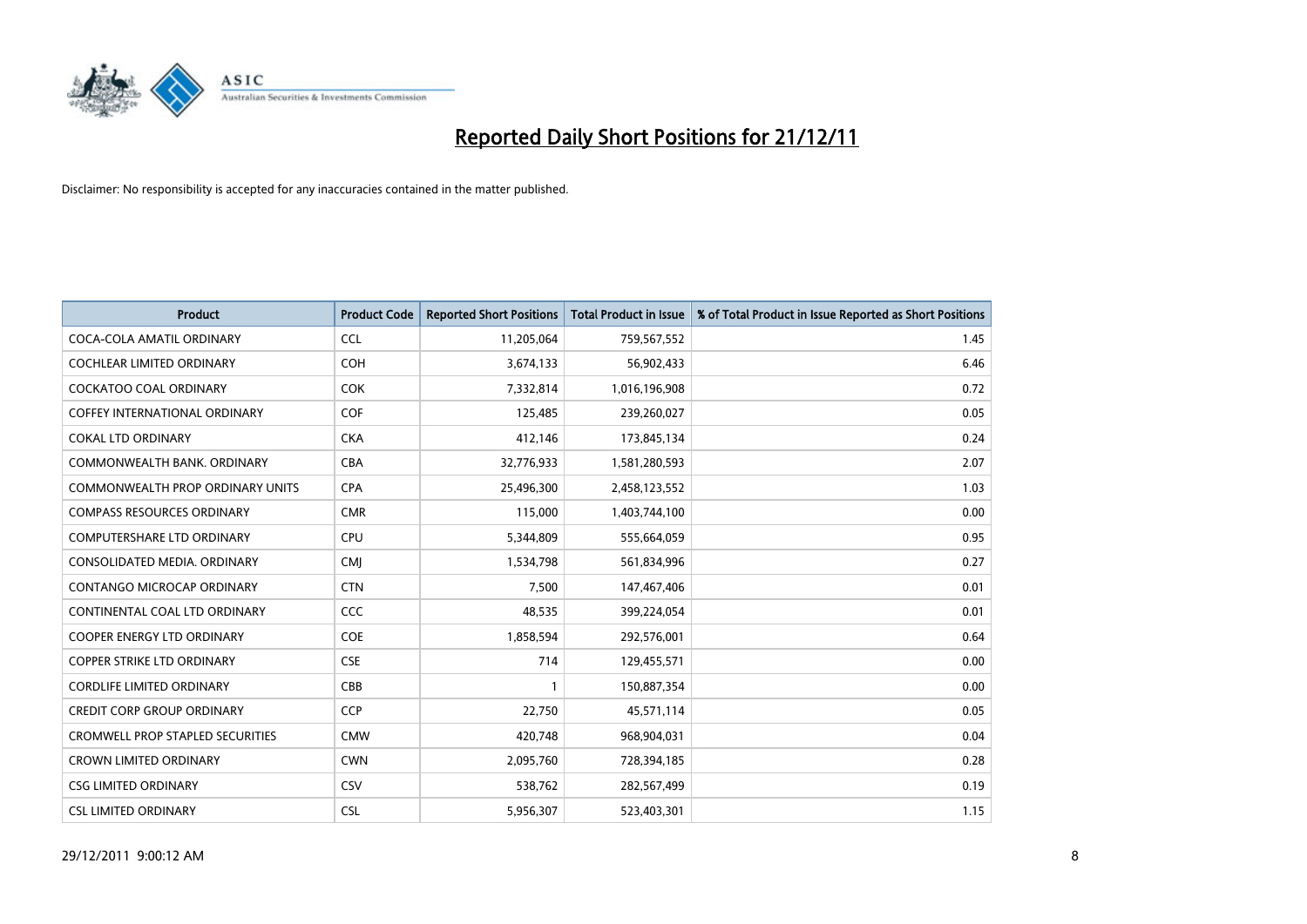

| <b>Product</b>                     | <b>Product Code</b> | <b>Reported Short Positions</b> | Total Product in Issue | % of Total Product in Issue Reported as Short Positions |
|------------------------------------|---------------------|---------------------------------|------------------------|---------------------------------------------------------|
| <b>CSR LIMITED ORDINARY</b>        | <b>CSR</b>          | 17,909,996                      | 506,000,315            | 3.55                                                    |
| <b>CUDECO LIMITED ORDINARY</b>     | CDU                 | 1,777,776                       | 159,849,865            | 1.09                                                    |
| DART ENERGY LTD ORDINARY           | <b>DTE</b>          | 5,459,862                       | 734,931,470            | 0.76                                                    |
| DAVID JONES LIMITED ORDINARY       | <b>DIS</b>          | 53,072,308                      | 524,940,325            | 10.11                                                   |
| DECMIL GROUP LIMITED ORDINARY      | <b>DCG</b>          | 275,339                         | 155,197,858            | 0.17                                                    |
| DEEP YELLOW LIMITED ORDINARY       | <b>DYL</b>          | 15,876                          | 1,128,736,403          | 0.00                                                    |
| DEVINE LIMITED ORDINARY            | <b>DVN</b>          | 1,011                           | 158,730,556            | 0.00                                                    |
| DEXUS PROPERTY GROUP STAPLED UNITS | <b>DXS</b>          | 62,534,473                      | 4,839,024,176          | 1.28                                                    |
| DISCOVERY METALS LTD ORDINARY      | <b>DML</b>          | 5,336,104                       | 442,128,231            | 1.22                                                    |
| DOMINO PIZZA ENTERPR ORDINARY      | <b>DMP</b>          | 42,374                          | 69,174,674             | 0.06                                                    |
| DOWNER EDI LIMITED ORDINARY        | <b>DOW</b>          | 6,131,711                       | 429,100,296            | 1.44                                                    |
| DRAGON MINING LTD ORDINARY         | <b>DRA</b>          | 8.000                           | 75,170,613             | 0.01                                                    |
| DRILLSEARCH ENERGY ORDINARY        | <b>DLS</b>          | 45,790                          | 305,176,742            | 0.02                                                    |
| DUET GROUP STAPLED US PROHIBIT.    | <b>DUE</b>          | 10,139,344                      | 1,091,628,341          | 0.92                                                    |
| DULUXGROUP LIMITED ORDINARY        | <b>DLX</b>          | 11,509,898                      | 367,456,259            | 3.11                                                    |
| DWS LTD ORDINARY                   | <b>DWS</b>          | 3,300                           | 132,362,763            | 0.00                                                    |
| ECHO ENTERTAINMENT ORDINARY        | <b>EGP</b>          | 4,893,191                       | 688,019,737            | 0.69                                                    |
| ELDERS LIMITED ORDINARY            | <b>ELD</b>          | 16,003,651                      | 448,598,480            | 3.56                                                    |
| ELDORADO GOLD CORP CDI 1:1         | EAU                 | 36,068                          | 9,406,121              | 0.38                                                    |
| ELEMENTAL MINERALS ORDINARY        | <b>ELM</b>          | 573,305                         | 224,948,825            | 0.24                                                    |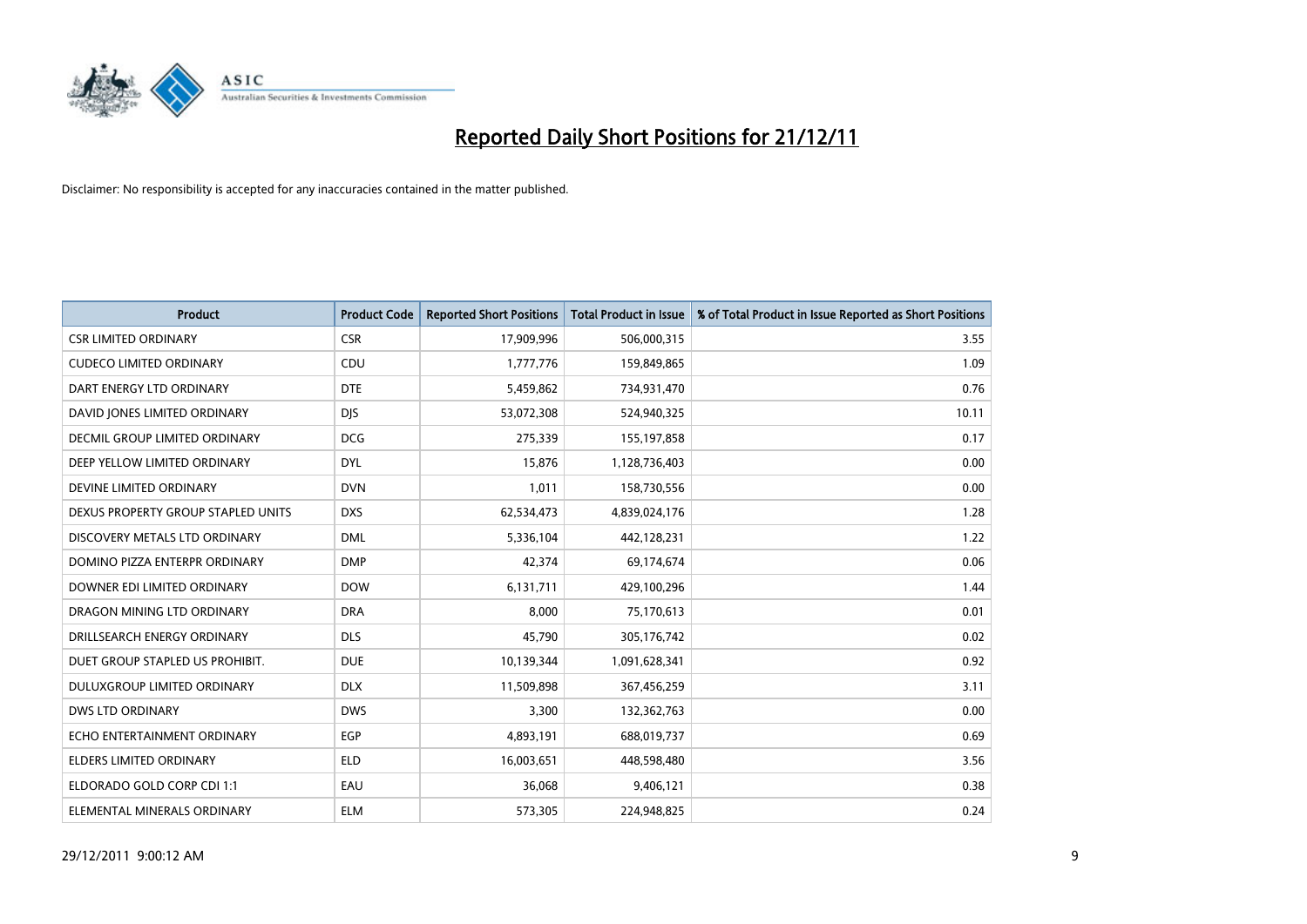

| <b>Product</b>                        | <b>Product Code</b> | <b>Reported Short Positions</b> | <b>Total Product in Issue</b> | % of Total Product in Issue Reported as Short Positions |
|---------------------------------------|---------------------|---------------------------------|-------------------------------|---------------------------------------------------------|
| ELEMENTOS LIMITED ORDINARY            | <b>ELT</b>          | 16                              | 77,068,979                    | 0.00                                                    |
| ELIXIR PETROLEUM LTD ORDINARY         | <b>EXR</b>          | 324,400                         | 217,288,472                   | 0.15                                                    |
| <b>EMECO HOLDINGS ORDINARY</b>        | <b>EHL</b>          | 1,123,533                       | 631,237,586                   | 0.19                                                    |
| <b>EMMERSON RESOURCES ORDINARY</b>    | <b>ERM</b>          | 64,804                          | 257,244,302                   | 0.03                                                    |
| <b>ENDEAVOUR MIN CORP CDI 1:1</b>     | <b>EVR</b>          | 451,212                         | 129,197,662                   | 0.34                                                    |
| <b>ENERGY RESOURCES ORDINARY 'A'</b>  | <b>ERA</b>          | 3,540,093                       | 517,725,062                   | 0.67                                                    |
| <b>ENERGY WORLD CORPOR, ORDINARY</b>  | <b>EWC</b>          | 19,094,135                      | 1,734,166,672                 | 1.10                                                    |
| <b>ENTEK ENERGY LTD ORDINARY</b>      | <b>ETE</b>          | 489,903                         | 510,657,387                   | 0.10                                                    |
| <b>ENTELLECT LIMITED ORDINARY</b>     | <b>ESN</b>          | 464,050                         | 985,337,932                   | 0.05                                                    |
| <b>ENVESTRA LIMITED ORDINARY</b>      | <b>ENV</b>          | 2,754,783                       | 1,547,890,032                 | 0.17                                                    |
| EVOLUTION MINING LTD ORDINARY         | <b>EVN</b>          | 1,969,269                       | 700,995,107                   | 0.27                                                    |
| EXOMA ENERGY LIMITED ORDINARY         | <b>EXE</b>          | 281,678                         | 417,357,759                   | 0.07                                                    |
| EXTRACT RESOURCES ORDINARY            | <b>EXT</b>          | 955,685                         | 251,159,163                   | 0.37                                                    |
| FAIRFAX MEDIA LTD ORDINARY            | <b>FXI</b>          | 282,798,222                     | 2,351,955,725                 | 12.04                                                   |
| <b>FANTASTIC HOLDINGS ORDINARY</b>    | <b>FAN</b>          | 1,220                           | 102,739,538                   | 0.00                                                    |
| FAR LTD ORDINARY                      | <b>FAR</b>          | 21,000,000                      | 2,108,166,422                 | 1.00                                                    |
| FISHER & PAYKEL APP. ORDINARY         | <b>FPA</b>          | 128,298                         | 724,235,162                   | 0.02                                                    |
| FKP PROPERTY GROUP STAPLED SECURITIES | <b>FKP</b>          | 20,933,766                      | 1,197,968,723                 | 1.73                                                    |
| FLEETWOOD CORP ORDINARY               | <b>FWD</b>          | 252,933                         | 58,850,214                    | 0.42                                                    |
| FLETCHER BUILDING ORDINARY            | <b>FBU</b>          | 9,091,647                       | 680,739,504                   | 1.32                                                    |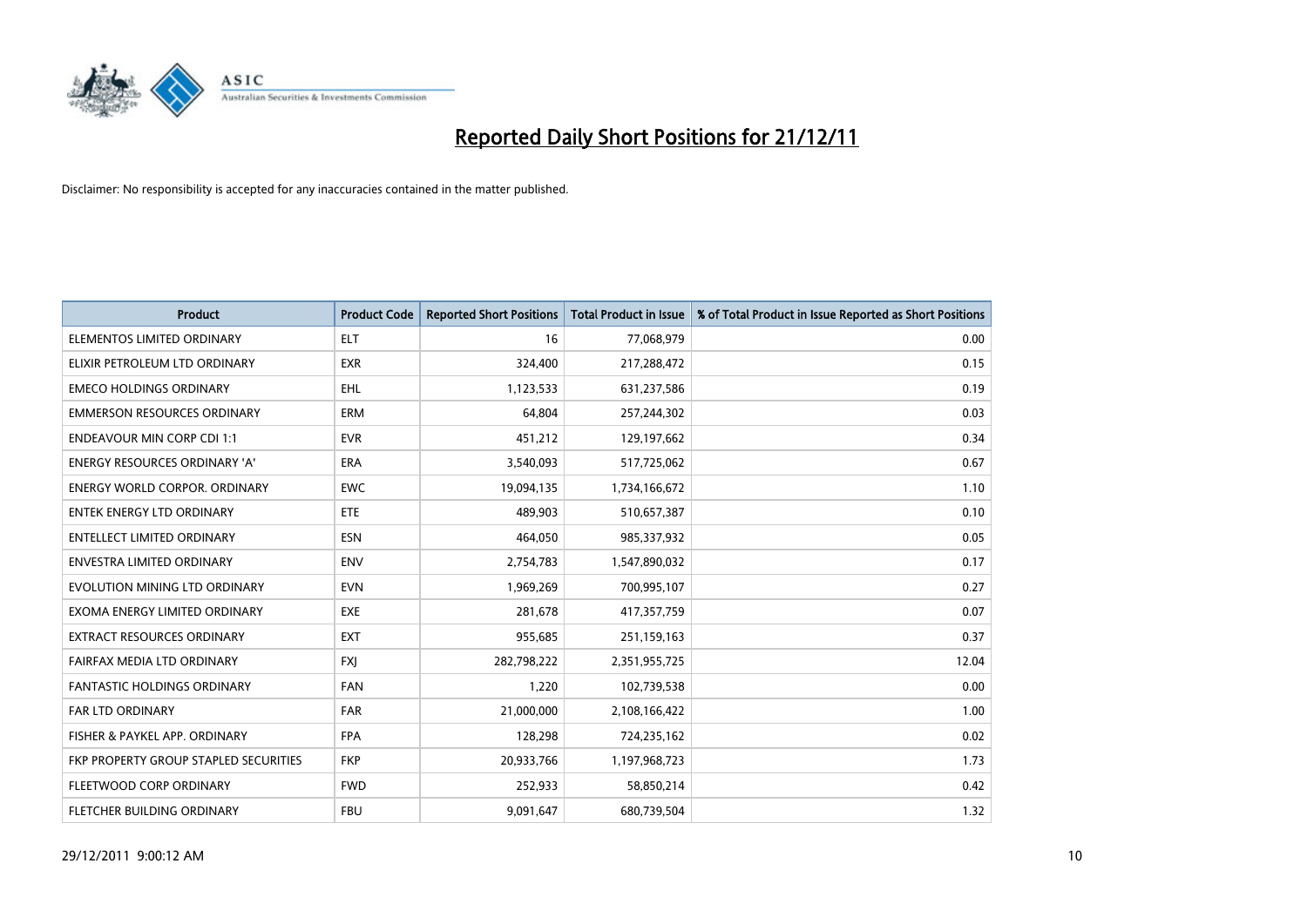

| <b>Product</b>                            | <b>Product Code</b> | <b>Reported Short Positions</b> | <b>Total Product in Issue</b> | % of Total Product in Issue Reported as Short Positions |
|-------------------------------------------|---------------------|---------------------------------|-------------------------------|---------------------------------------------------------|
| <b>FLEXIGROUP LIMITED ORDINARY</b>        | <b>FXL</b>          | 64,546                          | 279,268,329                   | 0.02                                                    |
| FLIGHT CENTRE ORDINARY                    | <b>FLT</b>          | 9,559,787                       | 99,997,851                    | 9.55                                                    |
| <b>FLINDERS MINES LTD ORDINARY</b>        | <b>FMS</b>          | 22,569,938                      | 1,821,300,404                 | 1.24                                                    |
| FOCUS MINERALS LTD ORDINARY               | <b>FML</b>          | 1,900,900                       | 4,320,773,701                 | 0.04                                                    |
| <b>FORGE GROUP LIMITED ORDINARY</b>       | FGE                 | 123,011                         | 83,429,014                    | 0.14                                                    |
| FORTE ENERGY NL ORDINARY                  | <b>FTE</b>          | 2,667,039                       | 695,589,311                   | 0.38                                                    |
| FORTESCUE METALS GRP ORDINARY             | <b>FMG</b>          | 59,005,800                      | 3,113,798,659                 | 1.85                                                    |
| FUNTASTIC LIMITED ORDINARY                | <b>FUN</b>          | 322,528                         | 340,997,682                   | 0.09                                                    |
| <b>G.U.D. HOLDINGS ORDINARY</b>           | GUD                 | 282,190                         | 70,107,387                    | 0.38                                                    |
| <b>GALAXY RESOURCES ORDINARY</b>          | <b>GXY</b>          | 2,750,064                       | 323,327,000                   | 0.83                                                    |
| <b>GEODYNAMICS LIMITED ORDINARY</b>       | GDY                 | 34,226                          | 338,200,845                   | 0.01                                                    |
| <b>GINDALBIE METALS LTD ORDINARY</b>      | <b>GBG</b>          | 26,143,653                      | 1,247,487,454                 | 2.08                                                    |
| <b>GLOBAL MINING ORDINARY</b>             | GMI                 | 8,951                           | 183,235,535                   | 0.00                                                    |
| <b>GLOUCESTER COAL ORDINARY</b>           | GCL                 | 823,327                         | 202,905,967                   | 0.39                                                    |
| <b>GME RESOURCES LTD ORDINARY</b>         | <b>GME</b>          | 800                             | 322,635,902                   | 0.00                                                    |
| <b>GOLD ONE INT LTD ORDINARY</b>          | GDO                 | 579,919                         | 1,040,189,093                 | 0.06                                                    |
| <b>GOLD ROAD RES LTD ORDINARY</b>         | <b>GOR</b>          | 206,254                         | 389,650,665                   | 0.05                                                    |
| <b>GOLDEN WEST RESOURCE ORDINARY</b>      | <b>GWR</b>          | 1,617                           | 192,082,567                   | 0.00                                                    |
| <b>GOODMAN FIELDER, ORDINARY</b>          | <b>GFF</b>          | 73,411,907                      | 1,955,559,207                 | 3.73                                                    |
| <b>GOODMAN GROUP STAPLED US PROHIBIT.</b> | <b>GMG</b>          | 95,523,035                      | 7,394,907,651                 | 1.28                                                    |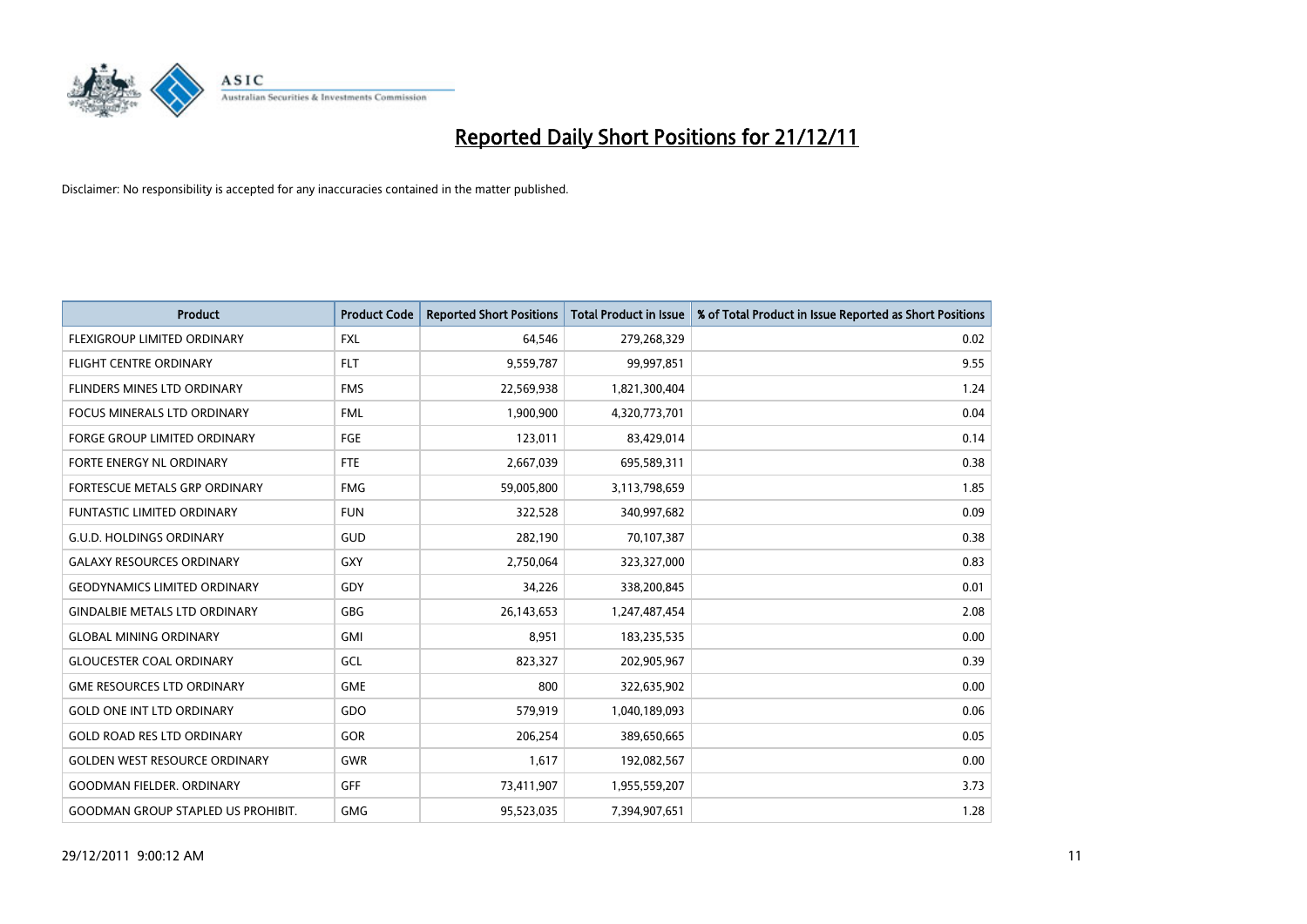

| <b>Product</b>                            | <b>Product Code</b> | <b>Reported Short Positions</b> | <b>Total Product in Issue</b> | % of Total Product in Issue Reported as Short Positions |
|-------------------------------------------|---------------------|---------------------------------|-------------------------------|---------------------------------------------------------|
| <b>GPT GROUP STAPLED SEC.</b>             | <b>GPT</b>          | 22,582,398                      | 1,817,396,432                 | 1.24                                                    |
| <b>GRAINCORP LIMITED A CLASS ORDINARY</b> | <b>GNC</b>          | 858,243                         | 198,318,900                   | 0.42                                                    |
| <b>GRANGE RESOURCES, ORDINARY</b>         | <b>GRR</b>          | 475,885                         | 1,153,937,134                 | 0.04                                                    |
| <b>GREENCAP LIMITED ORDINARY</b>          | GCG                 | $\mathbf{1}$                    | 262,515,385                   | 0.00                                                    |
| <b>GREENLAND MIN EN LTD ORDINARY</b>      | GGG                 | 3,315,115                       | 410,407,582                   | 0.79                                                    |
| <b>GRYPHON MINERALS LTD ORDINARY</b>      | GRY                 | 1,742,826                       | 348,164,983                   | 0.50                                                    |
| <b>GUILDFORD COAL LTD ORDINARY</b>        | <b>GUF</b>          | 1,396,833                       | 230,523,734                   | 0.60                                                    |
| <b>GUINNESS PEAT GROUP. CDI 1:1</b>       | GPG                 | 54                              | 282,655,688                   | 0.00                                                    |
| <b>GUNNS LIMITED ORDINARY</b>             | <b>GNS</b>          | 35,489,400                      | 848,401,559                   | 4.16                                                    |
| <b>GWA GROUP LTD ORDINARY</b>             | <b>GWA</b>          | 11,544,700                      | 301,525,014                   | 3.83                                                    |
| HARVEY NORMAN ORDINARY                    | <b>HVN</b>          | 52,116,720                      | 1,062,316,784                 | 4.92                                                    |
| HASTIE GROUP LIMITED ORDINARY             | <b>HST</b>          | 235,943                         | 137,353,504                   | 0.16                                                    |
| HASTINGS DIVERSIFIED STAPLED SECURITY     | <b>HDF</b>          | 1,720,757                       | 530,001,072                   | 0.32                                                    |
| <b>HEARTWARE INT INC CDI 35:1</b>         | <b>HIN</b>          | 397.763                         | 43,772,855                    | 0.91                                                    |
| <b>HENDERSON GROUP CDI 1:1</b>            | <b>HGG</b>          | 10,485,804                      | 668,374,277                   | 1.56                                                    |
| HFA HOLDINGS LIMITED ORDINARY             | <b>HFA</b>          | 16,273                          | 117,332,831                   | 0.01                                                    |
| <b>HIGHLANDS PACIFIC ORDINARY</b>         | <b>HIG</b>          | 2,416,464                       | 686,082,148                   | 0.35                                                    |
| HILLGROVE RES LTD ORDINARY                | <b>HGO</b>          | 7,091,667                       | 793,698,575                   | 0.88                                                    |
| <b>HILLS HOLDINGS LTD ORDINARY</b>        | <b>HIL</b>          | 3,985,296                       | 247,051,631                   | 1.59                                                    |
| HORIZON OIL LIMITED ORDINARY              | <b>HZN</b>          | 19.279.959                      | 1,130,811,515                 | 1.70                                                    |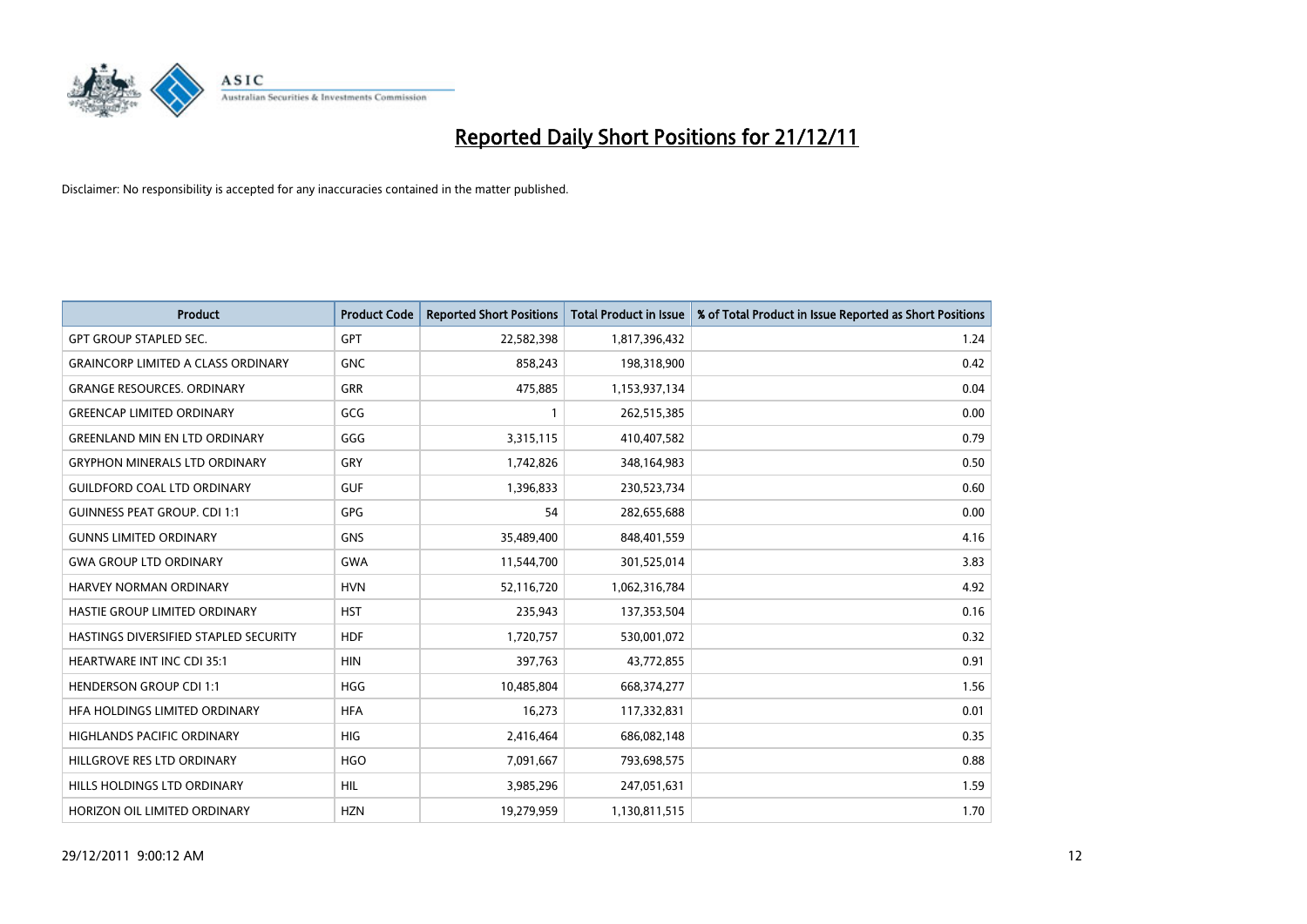

| <b>Product</b>                                | <b>Product Code</b> | <b>Reported Short Positions</b> | <b>Total Product in Issue</b> | % of Total Product in Issue Reported as Short Positions |
|-----------------------------------------------|---------------------|---------------------------------|-------------------------------|---------------------------------------------------------|
| HUNNU COAL LIMITED ORDINARY                   | <b>HUN</b>          | 14,613                          | 218,565,002                   | 0.00                                                    |
| ICON ENERGY LIMITED ORDINARY                  | <b>ICN</b>          | 2,330                           | 469,301,394                   | 0.00                                                    |
| <b>IINET LIMITED ORDINARY</b>                 | <b>IIN</b>          | 136,543                         | 148,654,401                   | 0.09                                                    |
| ILUKA RESOURCES ORDINARY                      | ILU                 | 14,428,240                      | 418,700,517                   | 3.42                                                    |
| <b>IMDEX LIMITED ORDINARY</b>                 | <b>IMD</b>          | 1,755,693                       | 204,447,435                   | 0.85                                                    |
| IMF (AUSTRALIA) LTD ORDINARY                  | <b>IMF</b>          | 330,821                         | 123,828,193                   | 0.26                                                    |
| <b>IMX RESOURCES LTD ORDINARY</b>             | <b>IXR</b>          | 20.000                          | 262,612,803                   | 0.01                                                    |
| <b>INCITEC PIVOT ORDINARY</b>                 | IPL                 | 1,441,773                       | 1,628,730,107                 | 0.08                                                    |
| INDEPENDENCE GROUP ORDINARY                   | <b>IGO</b>          | 5,097,552                       | 232,525,035                   | 2.19                                                    |
| <b>INDOPHIL RESOURCES ORDINARY</b>            | <b>IRN</b>          | 1,484,642                       | 995,437,860                   | 0.14                                                    |
| <b>INDUSTREA LIMITED ORDINARY</b>             | IDL                 | 1,025,590                       | 368,992,435                   | 0.27                                                    |
| <b>INFIGEN ENERGY STAPLED SECURITIES</b>      | <b>IFN</b>          | 5,402,660                       | 762,265,972                   | 0.72                                                    |
| ING RE COM GROUP STAPLED SECURITIES           | <b>ILF</b>          | 3,583                           | 441,029,194                   | 0.00                                                    |
| <b>INSURANCE AUSTRALIA ORDINARY</b>           | IAG                 | 6,110,586                       | 2,079,034,021                 | 0.27                                                    |
| <b>INTEGRA MINING LTD, ORDINARY</b>           | <b>IGR</b>          | 6,228,382                       | 843,843,881                   | 0.73                                                    |
| <b>INTREPID MINES ORDINARY</b>                | <b>IAU</b>          | 9,483,451                       | 523,719,829                   | 1.79                                                    |
| <b>INVESTA OFFICE FUND STAPLED SECURITIES</b> | <b>IOF</b>          | 10,556,145                      | 2,657,463,999                 | 0.39                                                    |
| <b>INVOCARE LIMITED ORDINARY</b>              | <b>IVC</b>          | 1,865,484                       | 110,030,298                   | 1.69                                                    |
| <b>ION LIMITED ORDINARY</b>                   | <b>ION</b>          | 164,453                         | 256,365,105                   | 0.06                                                    |
| <b>IOOF HOLDINGS LTD ORDINARY</b>             | <b>IFL</b>          | 871,513                         | 229,794,395                   | 0.37                                                    |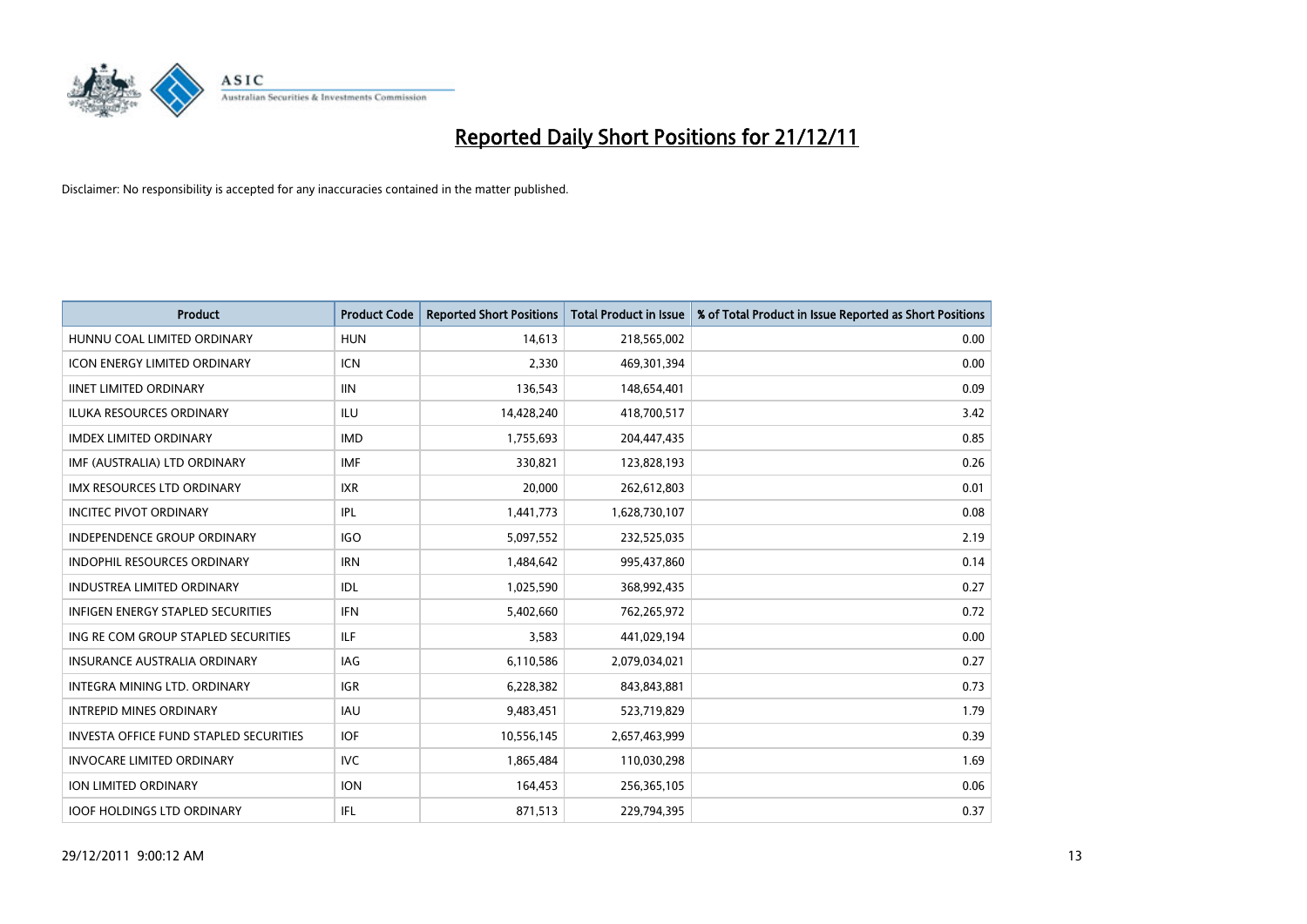

| <b>Product</b>                                  | <b>Product Code</b> | <b>Reported Short Positions</b> | <b>Total Product in Issue</b> | % of Total Product in Issue Reported as Short Positions |
|-------------------------------------------------|---------------------|---------------------------------|-------------------------------|---------------------------------------------------------|
| <b>IRESS MARKET TECH. ORDINARY</b>              | <b>IRE</b>          | 1,451,968                       | 127,036,010                   | 1.15                                                    |
| <b>IRON ORE HOLDINGS ORDINARY</b>               | <b>IOH</b>          | 51,426                          | 166,087,005                   | 0.03                                                    |
| ISHARES MSCI AUS 200 ISHARES MSCI AUS 200       | <b>IOZ</b>          | 174,076                         | 2,701,394                     | 6.44                                                    |
| ISHARES MSCI EM MKTS CDI 1:1                    | <b>IEM</b>          | 22,011                          | 425,700,000                   | 0.01                                                    |
| ISHARES S&P HIGH DIV ISHARES S&P HIGH DIV       | <b>IHD</b>          | 100,000                         | 2,301,253                     | 4.35                                                    |
| ISHARES SMALL ORDS ISHARES SMALL ORDS           | <b>ISO</b>          | 935,643                         | 5,401,916                     | 17.32                                                   |
| <b>IVANHOE AUSTRALIA ORDINARY</b>               | <b>IVA</b>          | 1,378,962                       | 552,011,545                   | 0.23                                                    |
| <b>JAMES HARDIE INDUST CHESS DEPOSITARY INT</b> | <b>IHX</b>          | 18,410,979                      | 435,721,099                   | 4.20                                                    |
| <b>JAMESON RESOURCES ORDINARY</b>               | <b>JAL</b>          | 1,600,000                       | 122,300,351                   | 1.31                                                    |
| <b>JB HI-FI LIMITED ORDINARY</b>                | <b>IBH</b>          | 20,724,654                      | 98,833,643                    | 21.00                                                   |
| <b>KAGARA LTD ORDINARY</b>                      | KZL                 | 8,635,991                       | 798,953,117                   | 1.08                                                    |
| KAROON GAS AUSTRALIA ORDINARY                   | <b>KAR</b>          | 2,868,087                       | 221,420,769                   | 1.29                                                    |
| KATHMANDU HOLD LTD ORDINARY                     | <b>KMD</b>          | 1,852,486                       | 200,000,000                   | 0.91                                                    |
| <b>KBL MINING LIMITED ORDINARY</b>              | <b>KBL</b>          | 1,820                           | 166,852,510                   | 0.00                                                    |
| <b>KEYBRIDGE CAPITAL ORDINARY</b>               | <b>KBC</b>          | 6.000                           | 172,070,564                   | 0.00                                                    |
| KINGSGATE CONSOLID, ORDINARY                    | <b>KCN</b>          | 3,212,074                       | 140,872,908                   | 2.26                                                    |
| KINGSROSE MINING LTD ORDINARY                   | <b>KRM</b>          | 800,328                         | 269,598,726                   | 0.29                                                    |
| LEIGHTON HOLDINGS ORDINARY                      | LEI                 | 5,409,846                       | 336,553,596                   | 1.58                                                    |
| LEND LEASE GROUP UNIT/ORD STAPLED               | LLC                 | 1,081,715                       | 571,804,090                   | 0.19                                                    |
| LINC ENERGY LTD ORDINARY                        | <b>LNC</b>          | 10,506,653                      | 504,487,631                   | 2.07                                                    |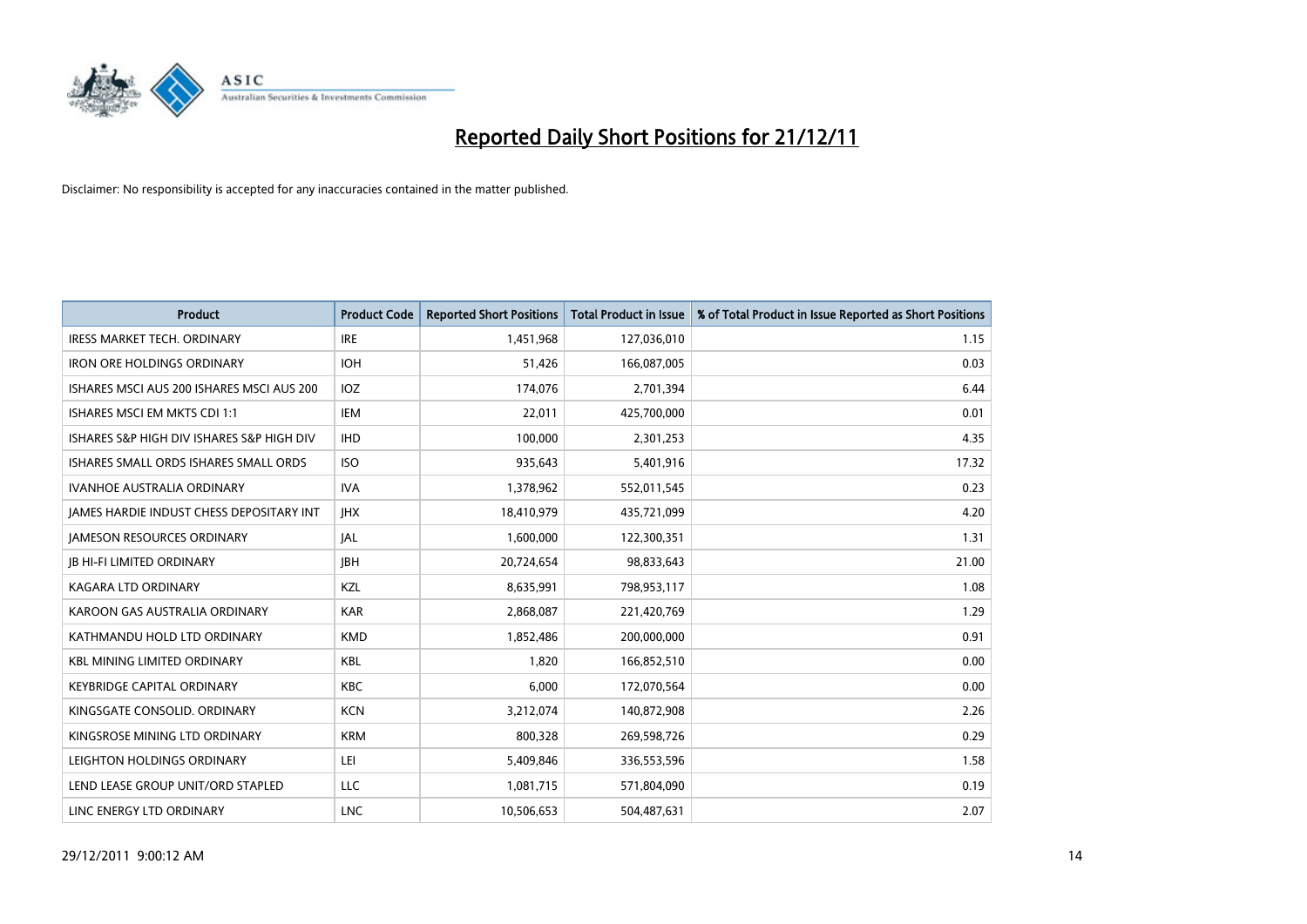

| <b>Product</b>                        | <b>Product Code</b> | <b>Reported Short Positions</b> | <b>Total Product in Issue</b> | % of Total Product in Issue Reported as Short Positions |
|---------------------------------------|---------------------|---------------------------------|-------------------------------|---------------------------------------------------------|
| LIQUEFIED NATURAL ORDINARY            | <b>LNG</b>          | 272,800                         | 267,699,015                   | 0.10                                                    |
| LYNAS CORPORATION ORDINARY            | <b>LYC</b>          | 119,747,572                     | 1,713,846,913                 | 6.98                                                    |
| M2 TELECOMMUNICATION ORDINARY         | <b>MTU</b>          | 339,373                         | 124,493,385                   | 0.26                                                    |
| MACA LIMITED ORDINARY                 | <b>MLD</b>          | 2,000                           | 150,000,000                   | 0.00                                                    |
| MACARTHUR COAL ORDINARY               | <b>MCC</b>          | 10,130                          | 302,092,343                   | 0.00                                                    |
| <b>MACMAHON HOLDINGS ORDINARY</b>     | <b>MAH</b>          | 2,219,061                       | 738,631,705                   | 0.30                                                    |
| MACQ ATLAS ROADS GRP ORDINARY STAPLED | <b>MOA</b>          | 12,399,188                      | 464,279,594                   | 2.67                                                    |
| MACQUARIE GROUP LTD ORDINARY          | <b>MOG</b>          | 6,516,474                       | 348,545,115                   | 1.83                                                    |
| MARENGO MINING ORDINARY               | <b>MGO</b>          | 39,850                          | 1,002,399,863                 | 0.00                                                    |
| <b>MATRIX C &amp; E LTD ORDINARY</b>  | <b>MCE</b>          | 591,519                         | 77,081,507                    | 0.75                                                    |
| MCMILLAN SHAKESPEARE ORDINARY         | <b>MMS</b>          | 81,509                          | 70,639,319                    | 0.11                                                    |
| <b>MCPHERSON'S LTD ORDINARY</b>       | <b>MCP</b>          | 16,360                          | 72,401,758                    | 0.02                                                    |
| MEDUSA MINING LTD ORDINARY            | <b>MML</b>          | 1,464,051                       | 188,903,911                   | 0.77                                                    |
| MELBOURNE IT LIMITED ORDINARY         | <b>MLB</b>          | 136,142                         | 81,352,178                    | 0.17                                                    |
| MEO AUSTRALIA LTD ORDINARY            | <b>MEO</b>          | 3,720,892                       | 539,913,260                   | 0.68                                                    |
| MERMAID MARINE ORDINARY               | <b>MRM</b>          | 208,458                         | 217,833,136                   | 0.10                                                    |
| MESOBLAST LIMITED ORDINARY            | <b>MSB</b>          | 7,090,703                       | 280,425,258                   | 2.53                                                    |
| METALS X LIMITED ORDINARY             | <b>MLX</b>          | 665,340                         | 1,327,100,831                 | 0.06                                                    |
| METCASH LIMITED ORDINARY              | <b>MTS</b>          | 29,420,499                      | 771,343,404                   | 3.78                                                    |
| METGASCO LIMITED ORDINARY             | <b>MEL</b>          | 273,567                         | 338,958,156                   | 0.08                                                    |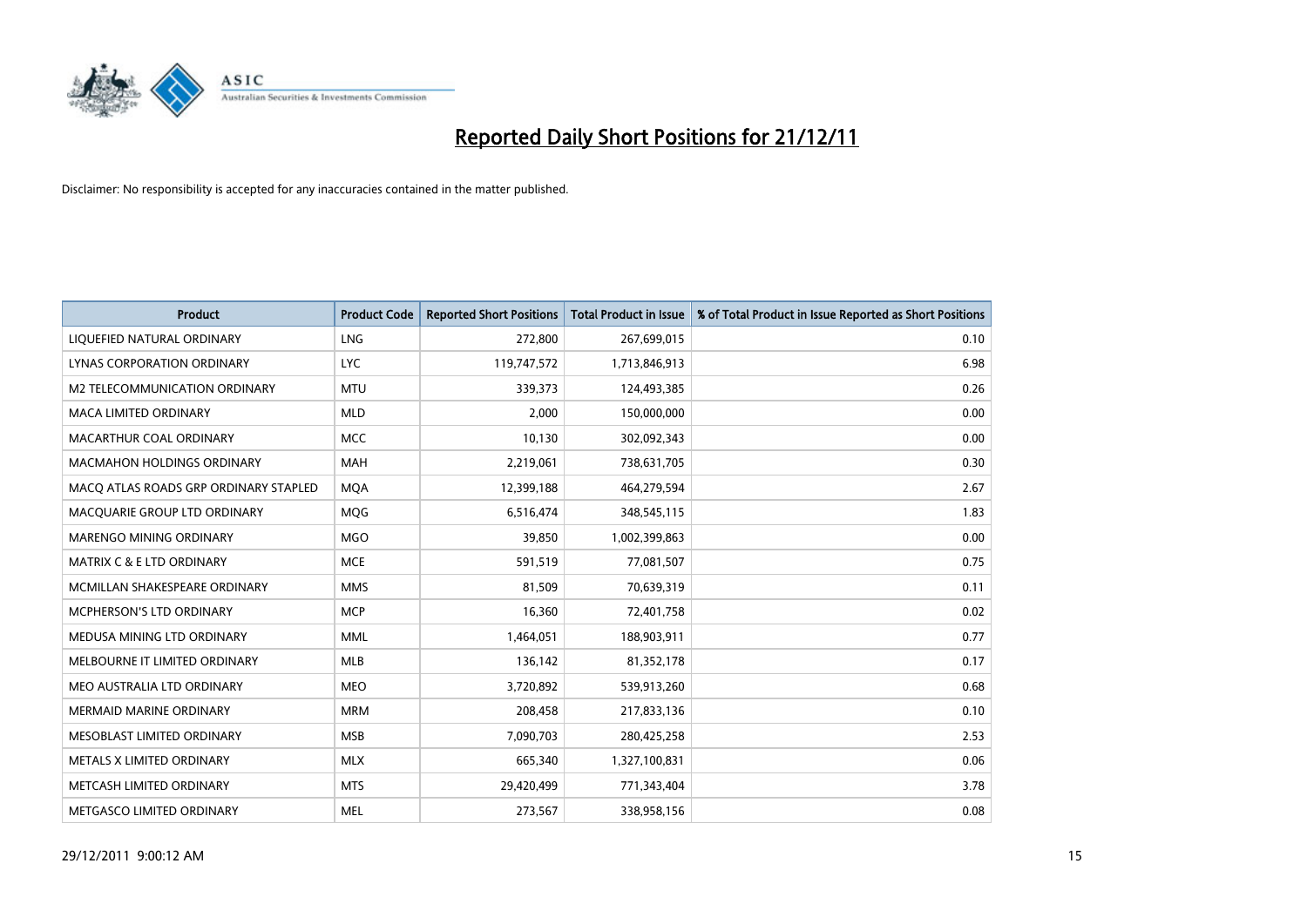

| <b>Product</b>                       | <b>Product Code</b> | <b>Reported Short Positions</b> | <b>Total Product in Issue</b> | % of Total Product in Issue Reported as Short Positions |
|--------------------------------------|---------------------|---------------------------------|-------------------------------|---------------------------------------------------------|
| METMINCO LIMITED ORDINARY            | <b>MNC</b>          | 722,705                         | 1,674,466,146                 | 0.04                                                    |
| MHM METALS LIMITED ORDINARY          | <b>MHM</b>          | 185,256                         | 102,957,456                   | 0.18                                                    |
| MICLYN EXP OFFSHR ORDINARY           | <b>MIO</b>          | 19,297                          | 274,618,684                   | 0.01                                                    |
| MINCOR RESOURCES NL ORDINARY         | <b>MCR</b>          | 1,101,640                       | 196,060,804                   | 0.56                                                    |
| MINEMAKERS LIMITED ORDINARY          | <b>MAK</b>          | 90,267                          | 228,236,727                   | 0.04                                                    |
| MINERAL DEPOSITS ORDINARY            | <b>MDL</b>          | 151,829                         | 83,538,786                    | 0.19                                                    |
| MINERAL RESOURCES, ORDINARY          | <b>MIN</b>          | 437.248                         | 184,426,989                   | 0.24                                                    |
| MIRABELA NICKEL LTD ORDINARY         | <b>MBN</b>          | 11,511,313                      | 491,781,237                   | 2.34                                                    |
| MIRVAC GROUP STAPLED SECURITIES      | <b>MGR</b>          | 46,777,488                      | 3,416,924,188                 | 1.35                                                    |
| MOLOPO ENERGY LTD ORDINARY           | <b>MPO</b>          | 1,509,213                       | 245,579,810                   | 0.61                                                    |
| MOLY MINES LIMITED ORDINARY          | <b>MOL</b>          | 50,611                          | 384,893,989                   | 0.01                                                    |
| <b>MONADELPHOUS GROUP ORDINARY</b>   | <b>MND</b>          | 1,474,116                       | 88,674,327                    | 1.67                                                    |
| MORTGAGE CHOICE LTD ORDINARY         | <b>MOC</b>          | 1,560,565                       | 119,948,255                   | 1.30                                                    |
| <b>MOUNT GIBSON IRON ORDINARY</b>    | <b>MGX</b>          | 4,098,055                       | 1,082,570,693                 | 0.37                                                    |
| MSF SUGAR LIMITED ORDINARY           | <b>MSF</b>          | 17,582                          | 69,248,422                    | 0.02                                                    |
| MULTIPLEX SITES SITES                | <b>MXUPA</b>        | 22                              | 4,500,000                     | 0.00                                                    |
| <b>MURCHISON METALS LTD ORDINARY</b> | <b>MMX</b>          | 6,634,437                       | 442,437,524                   | 1.49                                                    |
| <b>MYER HOLDINGS LTD ORDINARY</b>    | <b>MYR</b>          | 71,049,090                      | 583,384,551                   | 12.14                                                   |
| <b>MYSTATE LIMITED ORDINARY</b>      | <b>MYS</b>          | 3,638                           | 86,963,862                    | 0.00                                                    |
| NATIONAL AUST. BANK ORDINARY         | <b>NAB</b>          | 15,920,377                      | 2,204,213,794                 | 0.67                                                    |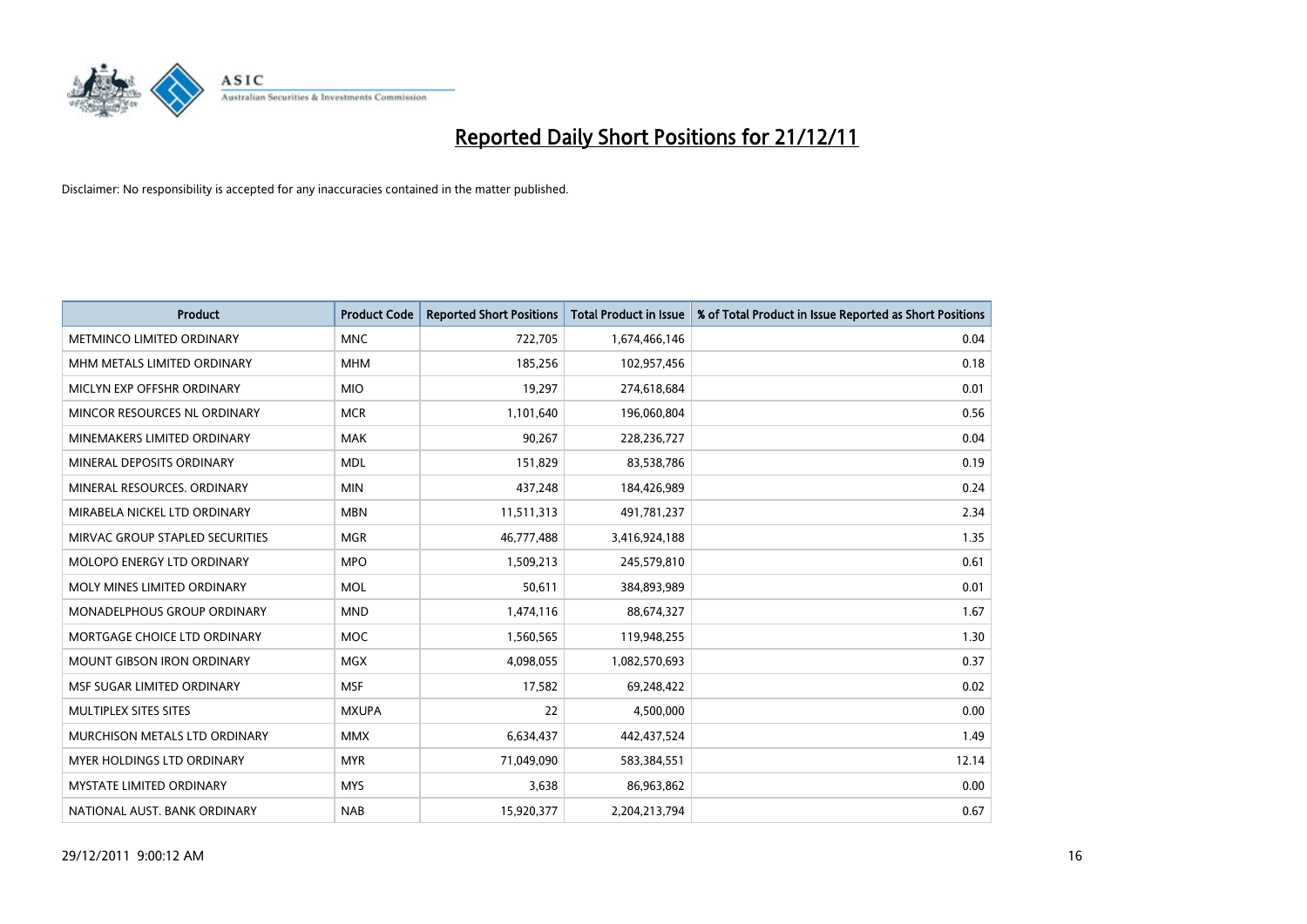

| <b>Product</b>                        | <b>Product Code</b> | <b>Reported Short Positions</b> | Total Product in Issue | % of Total Product in Issue Reported as Short Positions |
|---------------------------------------|---------------------|---------------------------------|------------------------|---------------------------------------------------------|
| NATURAL FUEL LIMITED ORDINARY         | <b>NFL</b>          |                                 | 1,121,912              | 0.00                                                    |
| NAVIGATOR RESOURCES ORDINARY          | <b>NAV</b>          | 500                             | 2,222,216,576          | 0.00                                                    |
| NAVITAS LIMITED ORDINARY              | <b>NVT</b>          | 3,414,810                       | 375,318,628            | 0.90                                                    |
| NEPTUNE MARINE ORDINARY               | <b>NMS</b>          | 182,253                         | 1,748,545,632          | 0.01                                                    |
| NEW HOPE CORPORATION ORDINARY         | <b>NHC</b>          | 124,000                         | 830,230,549            | 0.01                                                    |
| NEWCREST MINING ORDINARY              | <b>NCM</b>          | 1,571,675                       | 765,849,811            | 0.20                                                    |
| NEWS CORP A NON-VOTING CDI            | <b>NWSLV</b>        | 2,752,872                       | 1,690,715,552          | 0.16                                                    |
| NEWS CORP B VOTING CDI                | <b>NWS</b>          | 2,541,910                       | 798,520,953            | 0.32                                                    |
| NEXBIS LIMITED ORDINARY               | <b>NBS</b>          | 63.733                          | 798,356,704            | 0.01                                                    |
| NEXTDC LIMITED ORDINARY               | <b>NXT</b>          | 1,984                           | 123,533,558            | 0.00                                                    |
| NEXUS ENERGY LIMITED ORDINARY         | <b>NXS</b>          | 4,508,357                       | 1,326,821,159          | 0.34                                                    |
| NIB HOLDINGS LIMITED ORDINARY         | <b>NHF</b>          | 120,188                         | 466,733,110            | 0.02                                                    |
| NIDO PETROLEUM ORDINARY               | <b>NDO</b>          | 556,155                         | 1,389,163,151          | 0.04                                                    |
| NOBLE MINERAL RES ORDINARY            | <b>NMG</b>          | 1,256,900                       | 523,312,570            | 0.24                                                    |
| NORTHERN IRON LTD ORDINARY            | <b>NFE</b>          | 751,092                         | 367,334,863            | 0.20                                                    |
| NRW HOLDINGS LIMITED ORDINARY         | <b>NWH</b>          | 604,068                         | 278,888,011            | 0.21                                                    |
| NUCOAL RESOURCES NL ORDINARY          | <b>NCR</b>          | 15,097                          | 441,150,707            | 0.00                                                    |
| NUFARM LIMITED ORDINARY               | <b>NUF</b>          | 3,847,569                       | 261,947,565            | 1.46                                                    |
| OAKTON LIMITED ORDINARY               | <b>OKN</b>          | 604,278                         | 93,800,235             | 0.64                                                    |
| OCEANAGOLD CORP. CHESS DEPOSITARY INT | <b>OGC</b>          | 833.471                         | 262,642,606            | 0.30                                                    |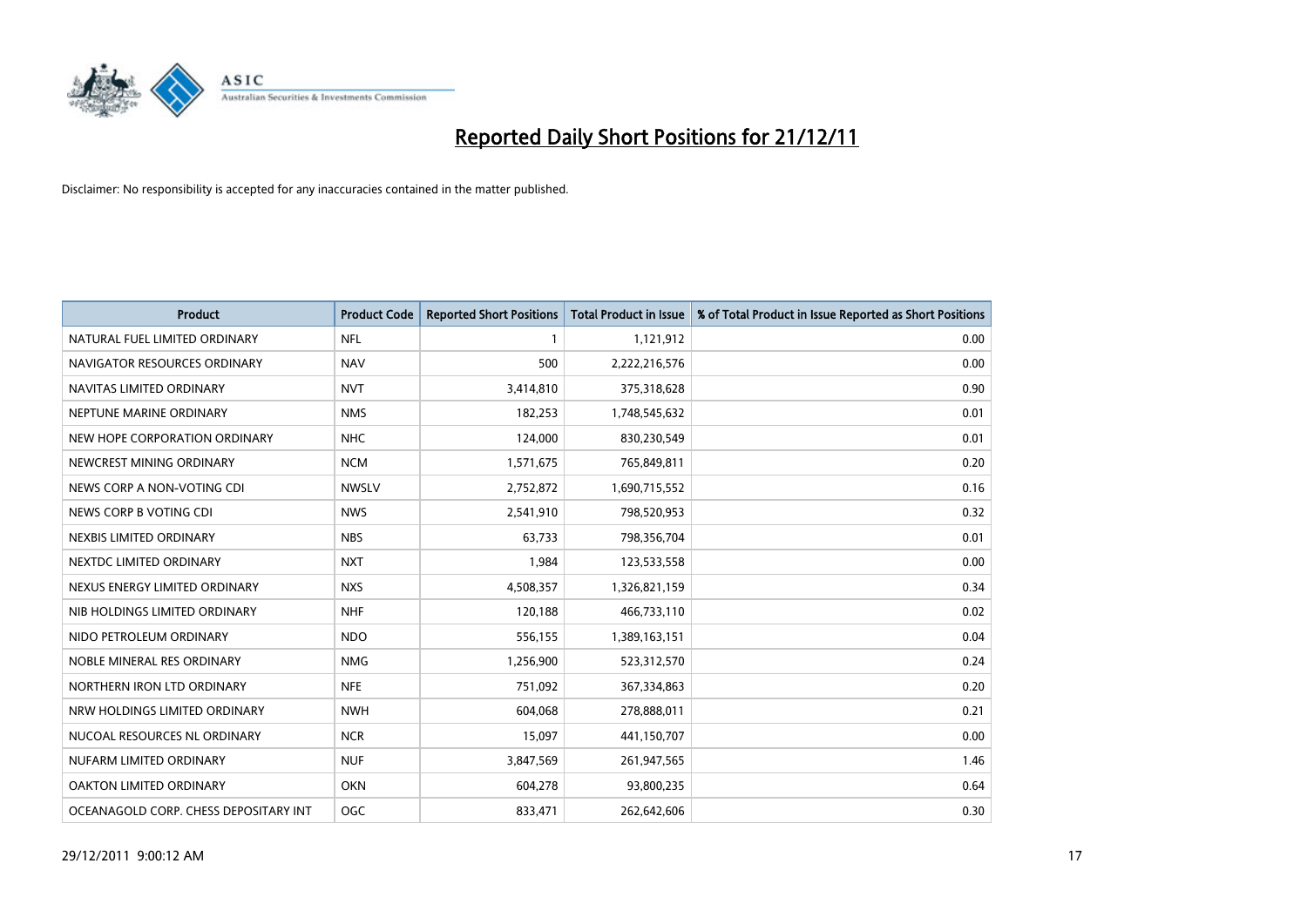

| <b>Product</b>                   | <b>Product Code</b> | <b>Reported Short Positions</b> | <b>Total Product in Issue</b> | % of Total Product in Issue Reported as Short Positions |
|----------------------------------|---------------------|---------------------------------|-------------------------------|---------------------------------------------------------|
| OCEANIA CAPITAL LTD ORDINARY     | <b>OCP</b>          | 2,500                           | 91,921,295                    | 0.00                                                    |
| OIL SEARCH LTD ORDINARY          | OSH                 | 8,009,447                       | 1,325,155,171                 | 0.59                                                    |
| OM HOLDINGS LIMITED ORDINARY     | OMH                 | 6,469,784                       | 504,105,150                   | 1.28                                                    |
| ONESTEEL LIMITED ORDINARY        | OST                 | 49,266,556                      | 1,342,393,583                 | 3.69                                                    |
| ORICA LIMITED ORDINARY           | ORI                 | 2,599,028                       | 365,007,037                   | 0.69                                                    |
| ORICA LIMITED STEP UP PREFERENCE | <b>ORIPB</b>        | 203,230                         | 5,000,000                     | 4.06                                                    |
| ORIGIN ENERGY ORDINARY           | <b>ORG</b>          | 1,291,661                       | 1,086,156,831                 | 0.12                                                    |
| OROCOBRE LIMITED ORDINARY        | <b>ORE</b>          | 125,524                         | 103,195,029                   | 0.12                                                    |
| OROTONGROUP LIMITED ORDINARY     | ORL                 | 83,966                          | 40,880,902                    | 0.20                                                    |
| OTTO ENERGY LIMITED ORDINARY     | <b>OEL</b>          | 109,204                         | 1,138,290,071                 | 0.01                                                    |
| OZ MINERALS ORDINARY             | OZL                 | 8,950,296                       | 316,690,008                   | 2.77                                                    |
| PACIFIC BRANDS ORDINARY          | <b>PBG</b>          | 8,083,391                       | 912,915,695                   | 0.88                                                    |
| PALADIN ENERGY LTD ORDINARY      | <b>PDN</b>          | 23,005,932                      | 835,484,064                   | 2.75                                                    |
| PANAUST LIMITED ORDINARY         | <b>PNA</b>          | 11,765,437                      | 593,892,185                   | 1.99                                                    |
| PANORAMIC RESOURCES ORDINARY     | PAN                 | 776,989                         | 207,050,710                   | 0.37                                                    |
| PAPERLINX LIMITED ORDINARY       | <b>PPX</b>          | 2,589,505                       | 609,280,761                   | 0.43                                                    |
| PAPILLON RES LTD ORDINARY        | PIR                 | 500,026                         | 215,133,794                   | 0.23                                                    |
| PATTIES FOODS LTD ORDINARY       | PFL                 |                                 | 138,989,223                   | 0.00                                                    |
| PEET LIMITED ORDINARY            | <b>PPC</b>          | 373,332                         | 320,170,604                   | 0.12                                                    |
| PENINSULA ENERGY LTD ORDINARY    | <b>PEN</b>          | 1,493,377                       | 2,135,490,443                 | 0.07                                                    |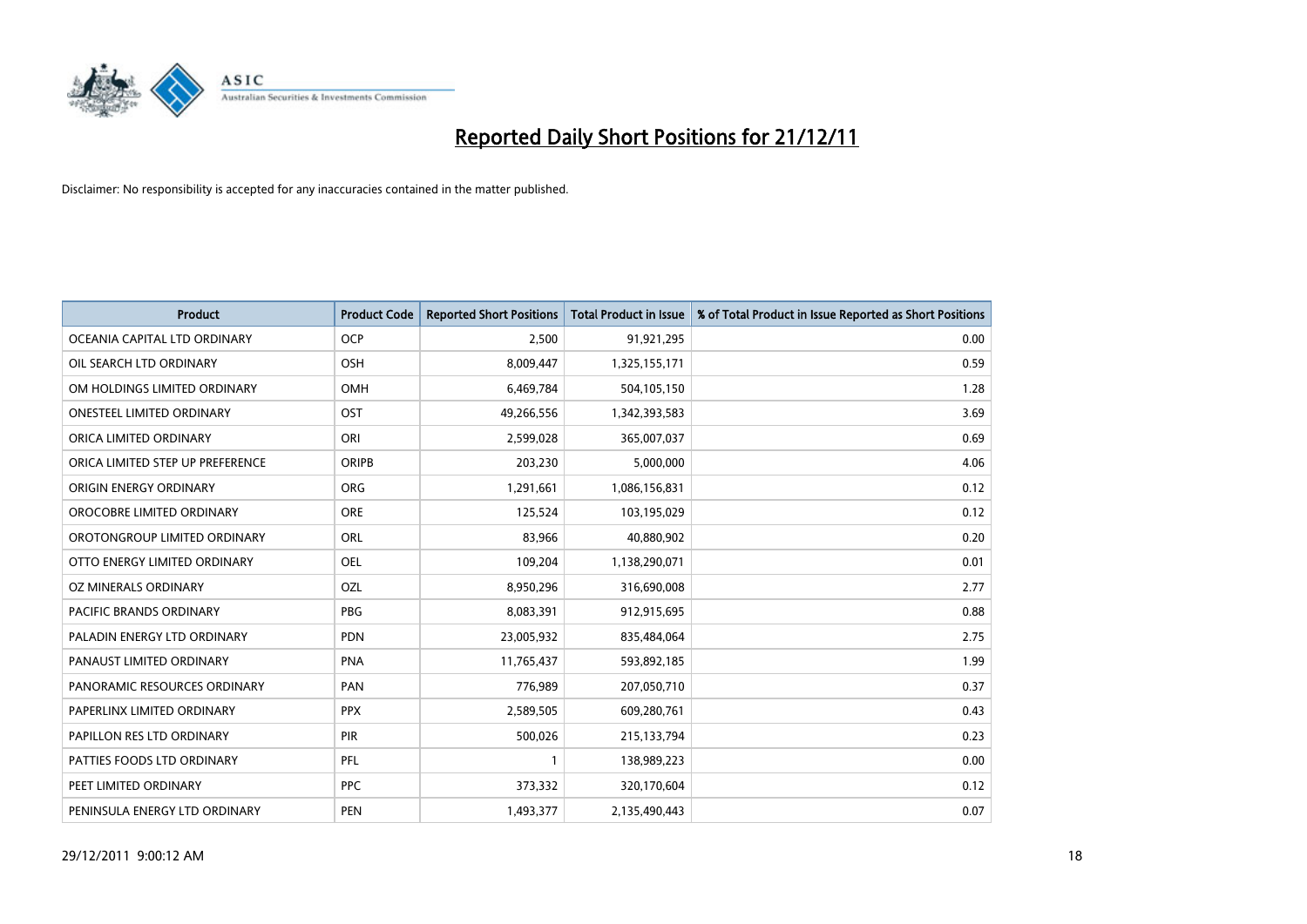

| <b>Product</b>                | <b>Product Code</b> | <b>Reported Short Positions</b> | <b>Total Product in Issue</b> | % of Total Product in Issue Reported as Short Positions |
|-------------------------------|---------------------|---------------------------------|-------------------------------|---------------------------------------------------------|
| PERILYA LIMITED ORDINARY      | PEM                 | 13,097                          | 769,316,426                   | 0.00                                                    |
| PERPETUAL LIMITED ORDINARY    | PPT                 | 2,488,327                       | 41,980,678                    | 5.93                                                    |
| PERSEUS MINING LTD ORDINARY   | PRU                 | 1,566,231                       | 455,827,088                   | 0.34                                                    |
| PETSEC ENERGY ORDINARY        | <b>PSA</b>          | 223,332                         | 231,283,622                   | 0.10                                                    |
| PHARMAXIS LTD ORDINARY        | <b>PXS</b>          | 2,039,979                       | 305,890,989                   | 0.66                                                    |
| PHOTON GROUP LTD ORDINARY     | PGA                 | 250,510                         | 1,540,886,866                 | 0.02                                                    |
| PLATINUM ASSET ORDINARY       | <b>PTM</b>          | 5,609,512                       | 561,347,878                   | 1.00                                                    |
| PLATINUM AUSTRALIA ORDINARY   | <b>PLA</b>          | 3,206,704                       | 442,130,039                   | 0.73                                                    |
| PLATINUM CAPITAL LTD ORDINARY | <b>PMC</b>          |                                 | 165,756,878                   | 0.00                                                    |
| PMI GOLD CORP CDI 1:1         | <b>PVM</b>          | 7,914                           | 48,932,567                    | 0.02                                                    |
| PMP LIMITED ORDINARY          | <b>PMP</b>          | 30,940                          | 326,975,701                   | 0.01                                                    |
| PORT BOUVARD LIMITED ORDINARY | PBD                 | 6,754                           | 593,868,295                   | 0.00                                                    |
| PREMIER INVESTMENTS ORDINARY  | <b>PMV</b>          | 785,506                         | 155,062,831                   | 0.50                                                    |
| PRIMA BIOMED LTD ORDINARY     | <b>PRR</b>          | 3,752,529                       | 1,041,704,654                 | 0.36                                                    |
| PRIMARY HEALTH CARE ORDINARY  | PRY                 | 7,816,273                       | 500,336,679                   | 1.54                                                    |
| PRIME MEDIA GRP LTD ORDINARY  | PRT                 | 2                               | 366,330,303                   | 0.00                                                    |
| PRIMEAG AUSTRALIA ORDINARY    | PAG                 | 65,060                          | 266,394,444                   | 0.03                                                    |
| PROGEN PHARMACEUTIC ORDINARY  | PGL                 | 151,596                         | 24,709,097                    | 0.61                                                    |
| PROGRAMMED ORDINARY           | <b>PRG</b>          | 550,647                         | 118,169,908                   | 0.46                                                    |
| PSIVIDA CORP CDI 1:1          | <b>PVA</b>          | 6,878                           | 8,801,773                     | 0.08                                                    |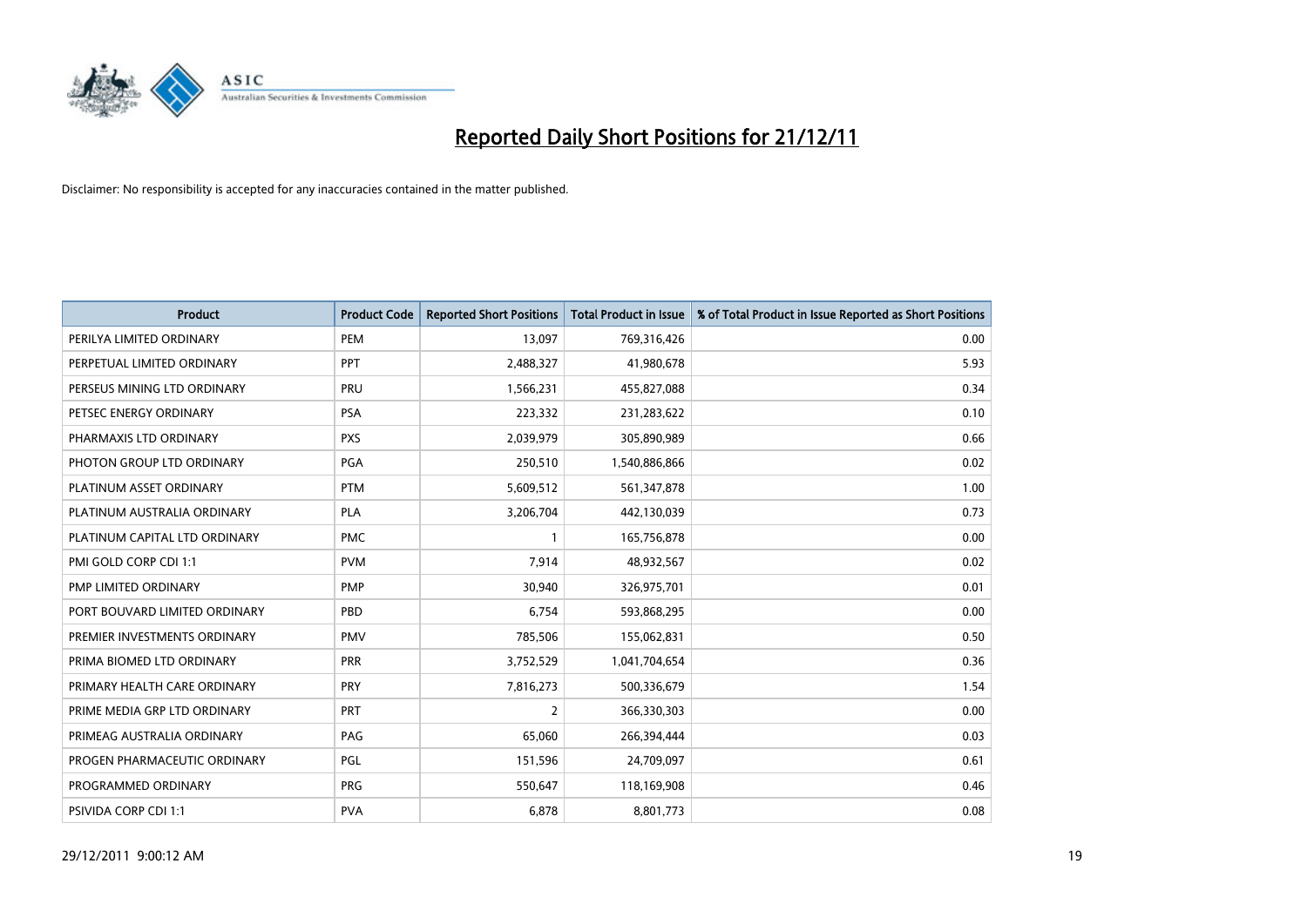

| <b>Product</b>                      | <b>Product Code</b> | <b>Reported Short Positions</b> | <b>Total Product in Issue</b> | % of Total Product in Issue Reported as Short Positions |
|-------------------------------------|---------------------|---------------------------------|-------------------------------|---------------------------------------------------------|
| <b>QANTAS AIRWAYS ORDINARY</b>      | QAN                 | 29,336,364                      | 2,265,123,620                 | 1.28                                                    |
| OBE INSURANCE GROUP ORDINARY        | <b>OBE</b>          | 22,120,797                      | 1,115,545,692                 | 1.95                                                    |
| OR NATIONAL LIMITED ORDINARY        | <b>ORN</b>          | 25,721,991                      | 2,440,000,000                 | 1.04                                                    |
| ORXPHARMA LTD ORDINARY              | <b>QRX</b>          | 495,416                         | 144,244,857                   | 0.34                                                    |
| <b>QUBE LOGISTICS HLDG ORDINARY</b> | <b>QUB</b>          | 1,469,349                       | 873,556,430                   | 0.15                                                    |
| RAMELIUS RESOURCES ORDINARY         | <b>RMS</b>          | 3,391,418                       | 335,775,519                   | 1.00                                                    |
| RAMSAY HEALTH CARE ORDINARY         | <b>RHC</b>          | 1,735,786                       | 202,081,252                   | 0.83                                                    |
| <b>RCR TOMLINSON ORDINARY</b>       | <b>RCR</b>          | 69,867                          | 133,601,005                   | 0.05                                                    |
| <b>REA GROUP ORDINARY</b>           | <b>REA</b>          | 405,528                         | 131,714,699                   | 0.29                                                    |
| <b>RECKON LIMITED ORDINARY</b>      | <b>RKN</b>          | 820,676                         | 132,839,672                   | 0.61                                                    |
| RED 5 LIMITED ORDINARY              | <b>RED</b>          | 3,679                           | 128,412,536                   | 0.00                                                    |
| <b>RED FORK ENERGY ORDINARY</b>     | <b>RFE</b>          | 7,696                           | 310,229,853                   | 0.00                                                    |
| REDBANK ENERGY LTD ORDINARY         | AEI                 | 19                              | 786,287                       | 0.00                                                    |
| REED RESOURCES LTD ORDINARY         | <b>RDR</b>          | 2,461,285                       | 264,742,501                   | 0.92                                                    |
| <b>REGIS RESOURCES ORDINARY</b>     | <b>RRL</b>          | 1,358,566                       | 438,664,248                   | 0.32                                                    |
| RESMED INC CDI 10:1                 | <b>RMD</b>          | 6,091,402                       | 1,556,242,300                 | 0.38                                                    |
| RESOLUTE MINING ORDINARY            | <b>RSG</b>          | 3,681,552                       | 485,386,106                   | 0.75                                                    |
| RESOURCE GENERATION ORDINARY        | <b>RES</b>          | 192,033                         | 262,895,652                   | 0.07                                                    |
| RETAIL FOOD GROUP ORDINARY          | <b>RFG</b>          | 6,915                           | 108,229,282                   | 0.01                                                    |
| REVERSE CORP LIMITED ORDINARY       | <b>REF</b>          | 125,041                         | 92,382,175                    | 0.14                                                    |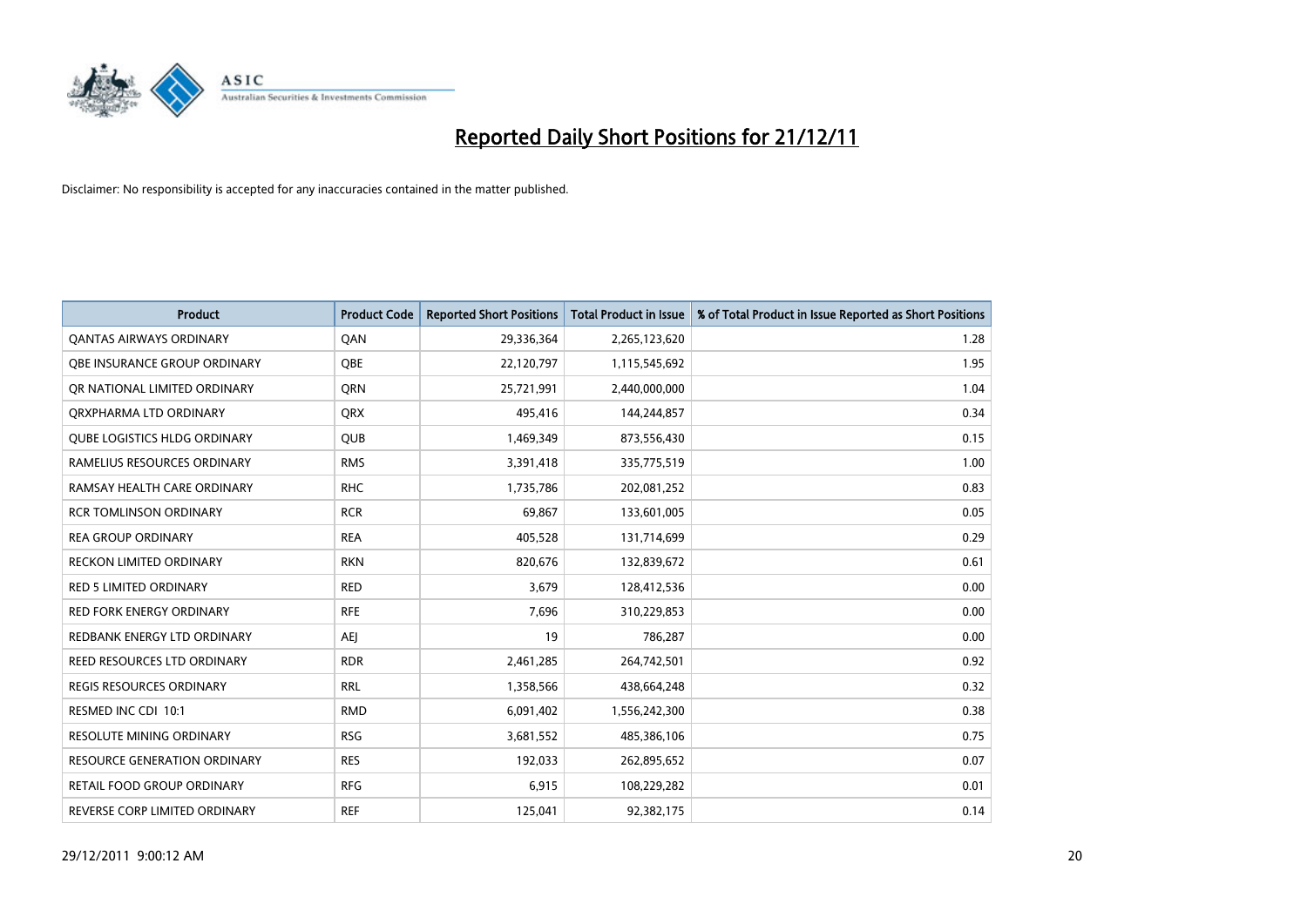

| <b>Product</b>                    | <b>Product Code</b> | <b>Reported Short Positions</b> | <b>Total Product in Issue</b> | % of Total Product in Issue Reported as Short Positions |
|-----------------------------------|---------------------|---------------------------------|-------------------------------|---------------------------------------------------------|
| REX MINERALS LIMITED ORDINARY     | <b>RXM</b>          | 1,248,711                       | 153,635,519                   | 0.81                                                    |
| RHG LIMITED ORDINARY              | <b>RHG</b>          | 31,776                          | 308,483,177                   | 0.01                                                    |
| <b>RIALTO ENERGY ORDINARY</b>     | <b>RIA</b>          | 207,297                         | 375,006,264                   | 0.05                                                    |
| RIO TINTO LIMITED ORDINARY        | <b>RIO</b>          | 27,154,751                      | 435,758,720                   | 6.20                                                    |
| <b>RIVERCITY MOTORWAY STAPLED</b> | <b>RCY</b>          | 132,000                         | 957,010,115                   | 0.01                                                    |
| ROC OIL COMPANY ORDINARY          | <b>ROC</b>          | 2,367,901                       | 682,506,352                   | 0.34                                                    |
| ROYAL WOLF HOLDINGS ORDINARY      | <b>RWH</b>          | 82.000                          | 100,387,052                   | 0.08                                                    |
| SAI GLOBAL LIMITED ORDINARY       | SAI                 | 1,688,922                       | 202,263,251                   | 0.83                                                    |
| SALMAT LIMITED ORDINARY           | <b>SLM</b>          | 483,380                         | 159,802,174                   | 0.29                                                    |
| SAMSON OIL & GAS LTD ORDINARY     | SSN                 | 156,896                         | 1,750,183,770                 | 0.00                                                    |
| SANDFIRE RESOURCES ORDINARY       | <b>SFR</b>          | 1,802,737                       | 150,946,635                   | 1.20                                                    |
| <b>SANTOS LTD ORDINARY</b>        | <b>STO</b>          | 11,157,639                      | 941,854,344                   | 1.18                                                    |
| SARACEN MINERAL ORDINARY          | SAR                 | 1,591,460                       | 593,993,240                   | 0.27                                                    |
| SEDGMAN LIMITED ORDINARY          | <b>SDM</b>          | 344,456                         | 212,215,619                   | 0.15                                                    |
| SEEK LIMITED ORDINARY             | <b>SEK</b>          | 15,525,855                      | 337,101,307                   | 4.61                                                    |
| SELECT HARVESTS ORDINARY          | SHV                 | 32,635                          | 56,392,664                    | 0.06                                                    |
| SENETAS CORPORATION ORDINARY      | <b>SEN</b>          | 756,999                         | 463,105,195                   | 0.16                                                    |
| SENEX ENERGY LIMITED ORDINARY     | <b>SXY</b>          | 400,000                         | 918,467,416                   | 0.04                                                    |
| SERVCORP LIMITED ORDINARY         | SRV                 | 26,183                          | 98,440,807                    | 0.03                                                    |
| SERVICE STREAM ORDINARY           | <b>SSM</b>          | 344.663                         | 283,418,867                   | 0.12                                                    |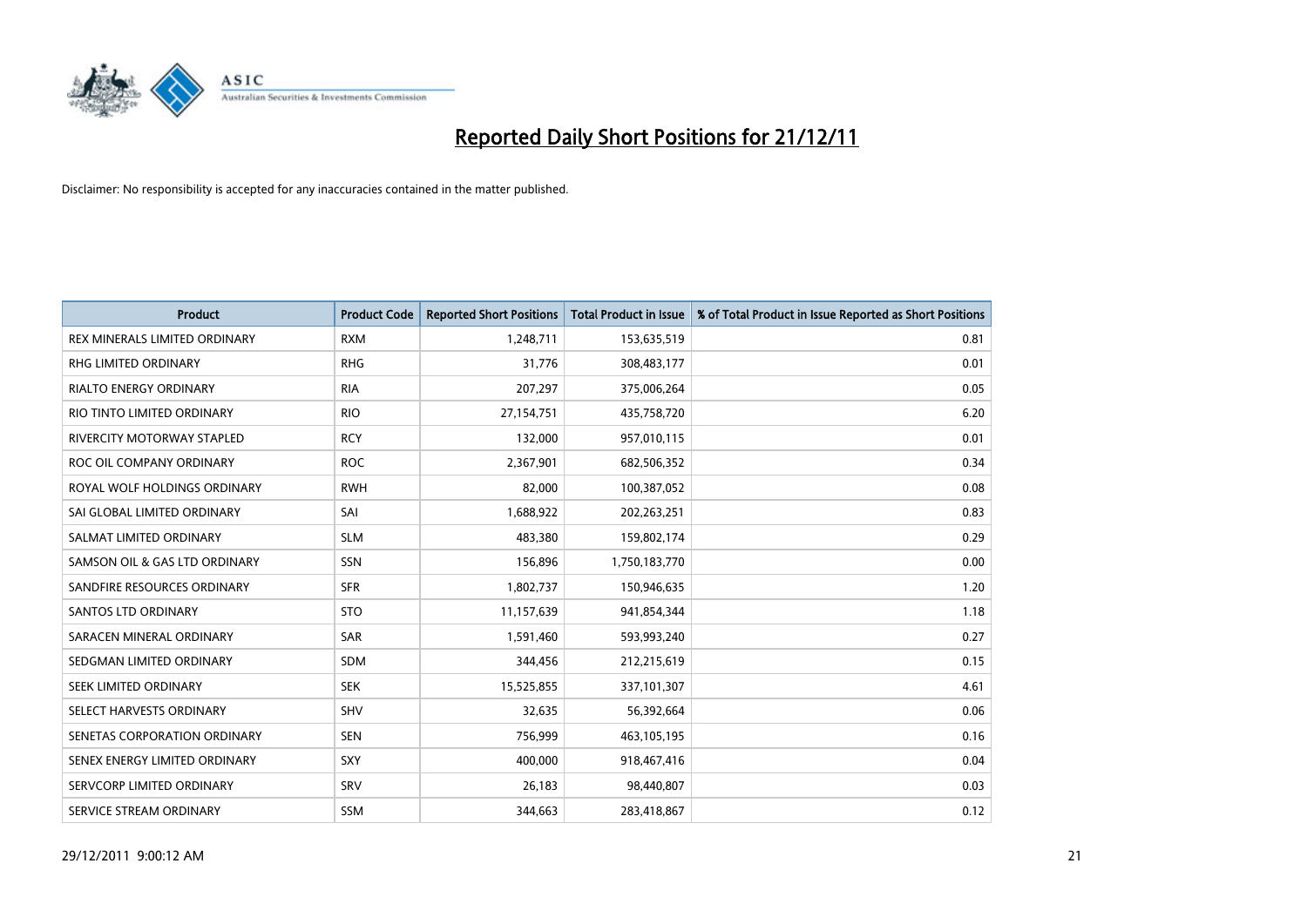

| <b>Product</b>                           | <b>Product Code</b> | <b>Reported Short Positions</b> | <b>Total Product in Issue</b> | % of Total Product in Issue Reported as Short Positions |
|------------------------------------------|---------------------|---------------------------------|-------------------------------|---------------------------------------------------------|
| SEVEN GROUP HOLDINGS CONV. RED. PREF.    | <b>SVWPA</b>        | 82,743                          | 4,963,640                     | 1.67                                                    |
| SEVEN GROUP HOLDINGS ORDINARY            | <b>SVW</b>          | 808,891                         | 306,410,281                   | 0.26                                                    |
| SEVEN WEST MEDIA LTD ORDINARY            | <b>SWM</b>          | 2,361,930                       | 645,719,542                   | 0.36                                                    |
| SIGMA PHARMACEUTICAL ORDINARY            | <b>SIP</b>          | 12,958,186                      | 1,178,626,572                 | 1.10                                                    |
| SILEX SYSTEMS ORDINARY                   | <b>SLX</b>          | 503,296                         | 170,133,997                   | 0.29                                                    |
| SILVER LAKE RESOURCE ORDINARY            | <b>SLR</b>          | 440.653                         | 219,764,063                   | 0.20                                                    |
| SIMS METAL MGMT LTD ORDINARY             | <b>SGM</b>          | 3,759,223                       | 206,338,686                   | 1.80                                                    |
| SINGAPORE TELECOMM. CHESS DEPOSITARY INT | <b>SGT</b>          | 6,647,499                       | 190,439,807                   | 3.48                                                    |
| SIRIUS RESOURCES NL ORDINARY             | <b>SIR</b>          | 82,500                          | 137,134,586                   | 0.06                                                    |
| SKILLED GROUP LTD ORDINARY               | <b>SKE</b>          | 43,400                          | 233,403,776                   | 0.01                                                    |
| SKY CITY ENTERTAIN. ORDINARY             | <b>SKC</b>          | 9,856                           | 576,958,340                   | 0.00                                                    |
| SMS MANAGEMENT, ORDINARY                 | <b>SMX</b>          | 208,023                         | 68,290,180                    | 0.29                                                    |
| SONIC HEALTHCARE ORDINARY                | <b>SHL</b>          | 5,512,400                       | 389,969,875                   | 1.41                                                    |
| SOUL PATTINSON (W.H) ORDINARY            | SOL                 | 3,445                           | 238,640,580                   | 0.00                                                    |
| SOUTH BOULDER MINES ORDINARY             | <b>STB</b>          | 158,850                         | 87,115,688                    | 0.18                                                    |
| SP AUSNET STAPLED SECURITIES             | <b>SPN</b>          | 777,713                         | 2,850,932,204                 | 0.02                                                    |
| SPARK INFRASTRUCTURE STAPLED NOTE & UNIT | SKI                 | 16,492,213                      | 1,326,734,264                 | 1.23                                                    |
| SPDR 200 FUND ETF UNITS                  | <b>STW</b>          | 8                               | 51,878,556                    | 0.00                                                    |
| SPECIALTY FASHION ORDINARY               | <b>SFH</b>          | 695,760                         | 192,086,121                   | 0.36                                                    |
| SPOTLESS GROUP LTD ORDINARY              | <b>SPT</b>          | 1,094,336                       | 265,454,407                   | 0.40                                                    |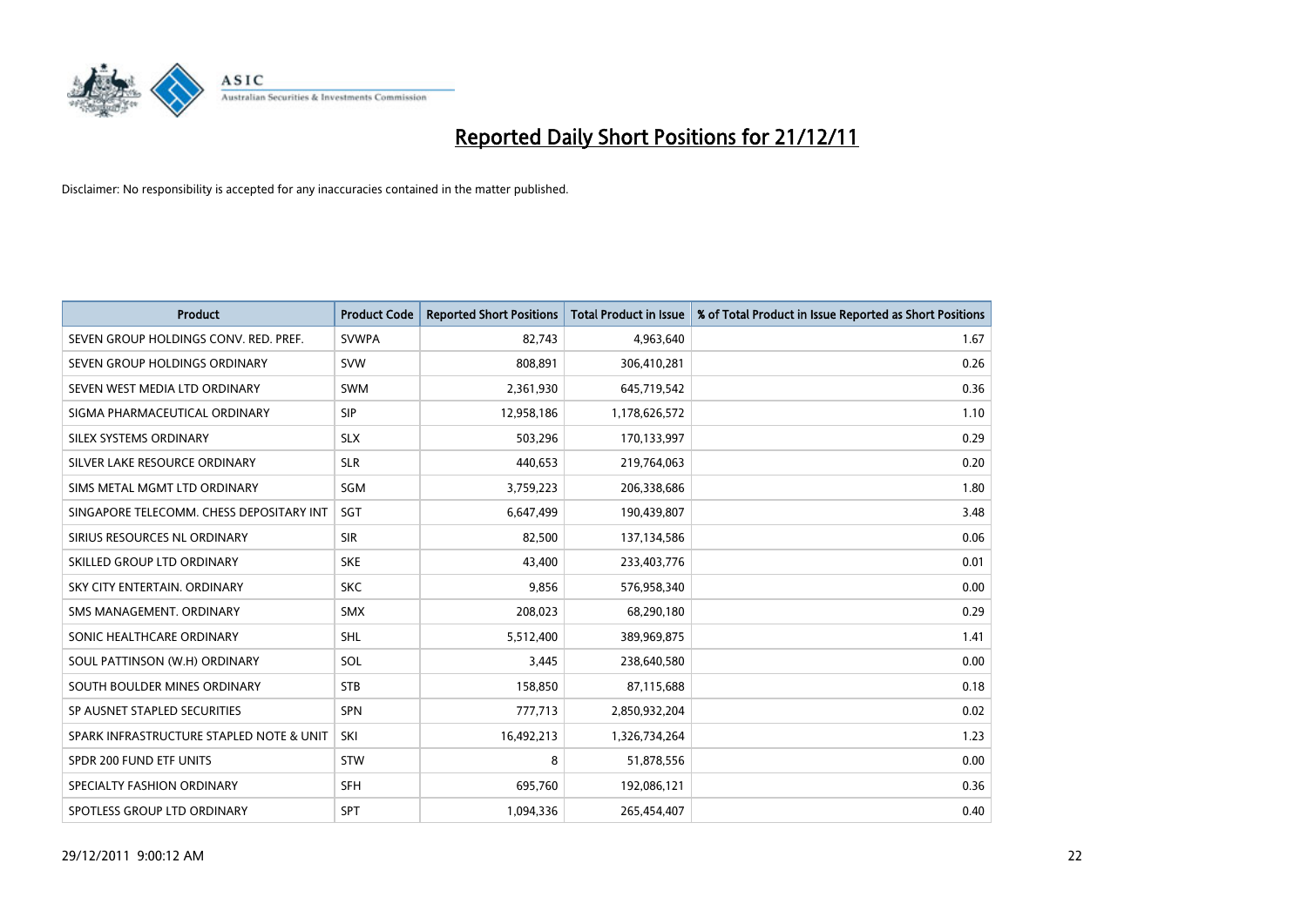

| <b>Product</b>                   | <b>Product Code</b> | <b>Reported Short Positions</b> | <b>Total Product in Issue</b> | % of Total Product in Issue Reported as Short Positions |
|----------------------------------|---------------------|---------------------------------|-------------------------------|---------------------------------------------------------|
| ST BARBARA LIMITED ORDINARY      | <b>SBM</b>          | 6,533,794                       | 325,615,389                   | 2.02                                                    |
| STANMORE COAL LTD ORDINARY       | <b>SMR</b>          | 17,231                          | 146,276,367                   | 0.01                                                    |
| STARPHARMA HOLDINGS ORDINARY     | SPL                 | 1,819,395                       | 280,595,325                   | 0.64                                                    |
| STH AMERICAN COR LTD ORDINARY    | SAY                 | 9,200                           | 257,785,604                   | 0.00                                                    |
| STHN CROSS MEDIA ORDINARY        | SXL                 | 2,669,812                       | 705,766,444                   | 0.39                                                    |
| STOCKLAND UNITS/ORD STAPLED      | SGP                 | 43,470,131                      | 2,316,509,153                 | 1.85                                                    |
| STRAITS RES LTD. ORDINARY        | <b>SRQ</b>          | 494,060                         | 324,796,141                   | 0.15                                                    |
| STW COMMUNICATIONS ORDINARY      | SGN                 | 282,503                         | 363,403,799                   | 0.07                                                    |
| SUNCORP GROUP LTD ORDINARY       | <b>SUN</b>          | 9,426,250                       | 1,286,600,980                 | 0.73                                                    |
| SUNDANCE ENERGY ORDINARY         | <b>SEA</b>          | 163,551                         | 277,098,474                   | 0.06                                                    |
| SUNDANCE RESOURCES ORDINARY      | <b>SDL</b>          | 5,427,458                       | 2,918,672,169                 | 0.18                                                    |
| SUNLAND GROUP LTD ORDINARY       | <b>SDG</b>          | 26,203                          | 201,578,526                   | 0.01                                                    |
| SUPER RET REP LTD ORDINARY       | <b>SUL</b>          | 1,341,319                       | 194,754,593                   | 0.68                                                    |
| SWICK MINING ORDINARY            | <b>SWK</b>          | 1,548                           | 237,024,970                   | 0.00                                                    |
| SYD AIRPORT STAPLED US PROHIBIT. | SYD                 | 4,076,981                       | 1,861,210,782                 | 0.21                                                    |
| SYMEX HOLDINGS ORDINARY          | <b>SYM</b>          | 6,633                           | 191,593,493                   | 0.00                                                    |
| TABCORP HOLDINGS LTD ORDINARY    | <b>TAH</b>          | 4,222,280                       | 712,805,880                   | 0.57                                                    |
| TALENT2 INTERNATION ORDINARY     | <b>TWO</b>          | 5,857                           | 147,403,701                   | 0.00                                                    |
| TANAMI GOLD NL ORDINARY          | <b>TAM</b>          | 150,121                         | 260,997,677                   | 0.06                                                    |
| TAP OIL LIMITED ORDINARY         | <b>TAP</b>          | 3,070,121                       | 240,995,311                   | 1.29                                                    |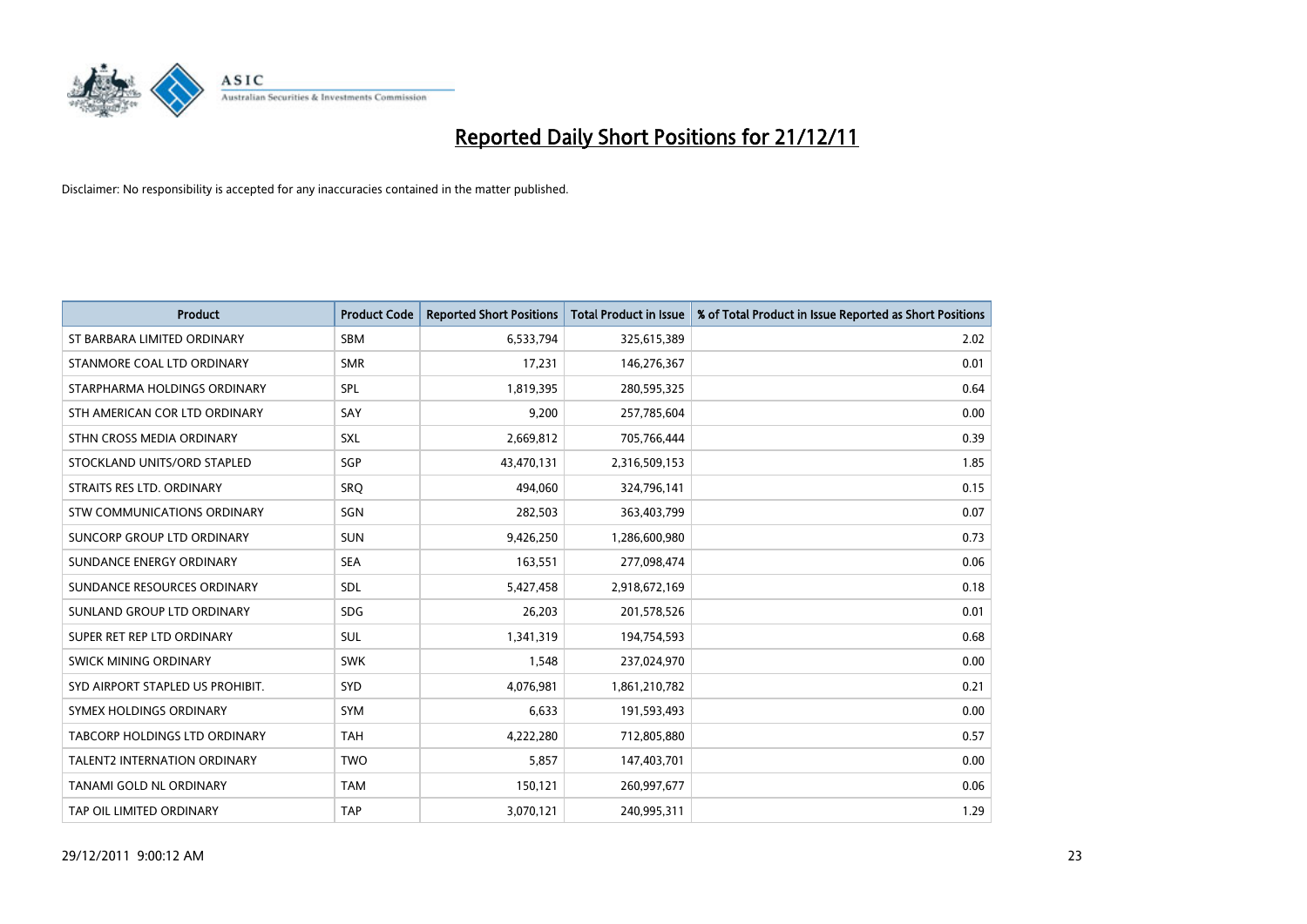

| <b>Product</b>                       | <b>Product Code</b> | <b>Reported Short Positions</b> | <b>Total Product in Issue</b> | % of Total Product in Issue Reported as Short Positions |
|--------------------------------------|---------------------|---------------------------------|-------------------------------|---------------------------------------------------------|
| TASSAL GROUP LIMITED ORDINARY        | <b>TGR</b>          | 88,506                          | 146,304,404                   | 0.05                                                    |
| TATTS GROUP LTD ORDINARY             | <b>TTS</b>          | 13,024,427                      | 1,340,758,701                 | 0.96                                                    |
| TELECOM CORPORATION ORDINARY         | <b>TEL</b>          | 11,579,761                      | 1,925,409,580                 | 0.59                                                    |
| TELSTRA CORPORATION. ORDINARY        | <b>TLS</b>          | 38,006,486                      | 12,443,074,357                | 0.28                                                    |
| TEN NETWORK HOLDINGS ORDINARY        | <b>TEN</b>          | 50,370,492                      | 1,045,236,720                 | 4.85                                                    |
| TERANGA GOLD CORP CDI 1:1            | <b>TGZ</b>          | 100,347                         | 156,228,063                   | 0.05                                                    |
| TEXON PETROLEUM LTD ORDINARY         | <b>TXN</b>          | 29,313                          | 242,539,848                   | 0.01                                                    |
| TFS CORPORATION LTD ORDINARY         | <b>TFC</b>          | 98,144                          | 279,621,829                   | 0.04                                                    |
| THAKRAL HOLDINGS GRP ORDINARY/UNIT   | <b>THG</b>          | 2                               | 585,365,014                   | 0.00                                                    |
| THE REJECT SHOP ORDINARY             | <b>TRS</b>          | 1,522,520                       | 26,071,170                    | 5.85                                                    |
| THOR MINING PLC CHESS DEPOSITARY 1:1 | <b>THR</b>          | 2,307                           | 222,489,120                   | 0.00                                                    |
| THORN GROUP LIMITED ORDINARY         | <b>TGA</b>          | 73,637                          | 146,091,970                   | 0.04                                                    |
| TIGER RESOURCES ORDINARY             | <b>TGS</b>          | 2,096,680                       | 671,110,549                   | 0.29                                                    |
| <b>TISHMAN SPEYER UNITS</b>          | <b>TSO</b>          | 41,524                          | 338,440,904                   | 0.01                                                    |
| TNG LIMITED ORDINARY                 | <b>TNG</b>          | 4,321                           | 284,803,062                   | 0.00                                                    |
| TOLL HOLDINGS LTD ORDINARY           | <b>TOL</b>          | 20,096,960                      | 717,133,875                   | 2.77                                                    |
| TORO ENERGY LIMITED ORDINARY         | <b>TOE</b>          | 35,404                          | 975,436,676                   | 0.00                                                    |
| <b>TOWER LIMITED ORDINARY</b>        | <b>TWR</b>          | 689,519                         | 265,176,580                   | 0.26                                                    |
| TOX FREE SOLUTIONS ORDINARY          | <b>TOX</b>          | 18,841                          | 97,626,882                    | 0.01                                                    |
| TPG TELECOM LIMITED ORDINARY         | <b>TPM</b>          | 3,195,258                       | 793,808,141                   | 0.39                                                    |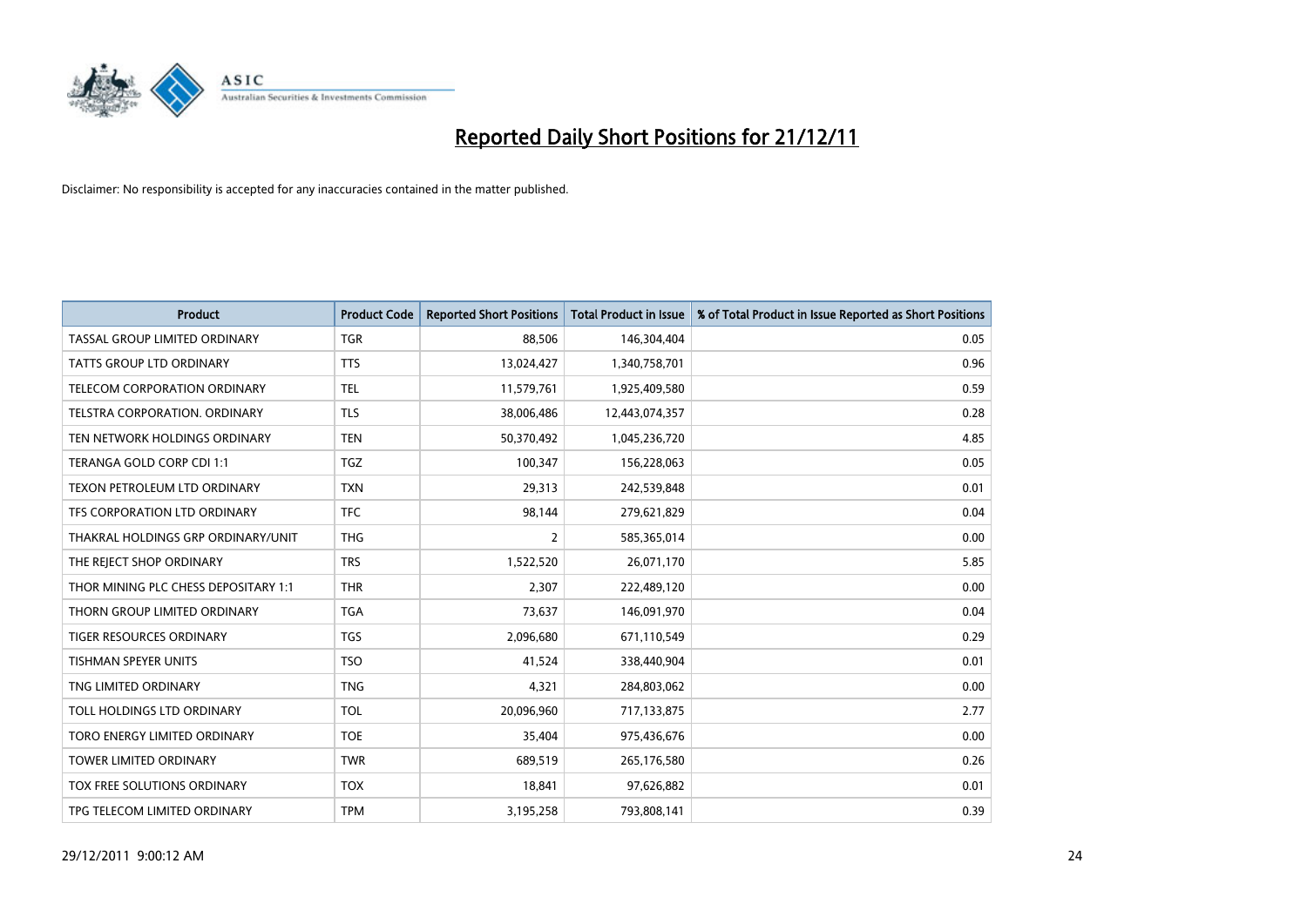

| <b>Product</b>                          | <b>Product Code</b> | <b>Reported Short Positions</b> | Total Product in Issue | % of Total Product in Issue Reported as Short Positions |
|-----------------------------------------|---------------------|---------------------------------|------------------------|---------------------------------------------------------|
| <b>TRANSFIELD SERVICES ORDINARY</b>     | <b>TSE</b>          | 4,159,719                       | 546,763,410            | 0.74                                                    |
| TRANSPACIFIC INDUST, ORDINARY           | <b>TPI</b>          | 10,448,419                      | 1,578,209,025          | 0.66                                                    |
| TRANSURBAN GROUP TRIPLE STAPLED SEC.    | <b>TCL</b>          | 14,479,173                      | 1,451,447,154          | 0.97                                                    |
| TREASURY WINE ESTATE ORDINARY           | <b>TWE</b>          | 14,047,657                      | 647,227,144            | 2.16                                                    |
| <b>TRINITY GROUP STAPLED SECURITIES</b> | <b>TCO</b>          | 3,419                           | 193,235,631            | 0.00                                                    |
| TROY RESOURCES NL ORDINARY              | <b>TRY</b>          | 67,133                          | 88,608,823             | 0.07                                                    |
| UGL LIMITED ORDINARY                    | UGL                 | 3,797,869                       | 166,047,171            | 2.29                                                    |
| UNILIFE CORPORATION CDI 6:1             | <b>UNS</b>          | 211,168                         | 261,003,756            | 0.08                                                    |
| UXC LIMITED ORDINARY                    | <b>UXC</b>          | 4,501                           | 306,933,250            | 0.00                                                    |
| <b>VDM GROUP LIMITED ORDINARY</b>       | <b>VMG</b>          | 377,028                         | 932,485,103            | 0.04                                                    |
| <b>VENTNOR RES LTD ORDINARY</b>         | <b>VRX</b>          | 3,511                           | 43,038,500             | 0.01                                                    |
| <b>VENTURE MINERALS ORDINARY</b>        | <b>VMS</b>          | 387,634                         | 221,093,592            | 0.17                                                    |
| <b>VIEW RESOURCES LTD ORDINARY</b>      | <b>VRE</b>          | 1.760                           | 881,953,670            | 0.00                                                    |
| <b>VILLAGE ROADSHOW LTD ORDINARY</b>    | <b>VRL</b>          | 500                             | 151,509,841            | 0.00                                                    |
| <b>VIRGIN AUS HLDG LTD ORDINARY</b>     | <b>VAH</b>          | 20,316,670                      | 2,210,197,600          | 0.90                                                    |
| <b>VITA GROUP LTD ORDINARY</b>          | <b>VTG</b>          | 75,190                          | 142,499,800            | 0.05                                                    |
| VITERRA INC CDI 1:1                     | <b>VTA</b>          | 3,828                           | 68,629,939             | 0.01                                                    |
| <b>WATPAC LIMITED ORDINARY</b>          | <b>WTP</b>          | 16,461                          | 185,160,973            | 0.00                                                    |
| <b>WDS LIMITED ORDINARY</b>             | <b>WDS</b>          | 701                             | 144,740,614            | 0.00                                                    |
| <b>WEBIET LIMITED ORDINARY</b>          | <b>WEB</b>          | 64,521                          | 73,180,426             | 0.09                                                    |